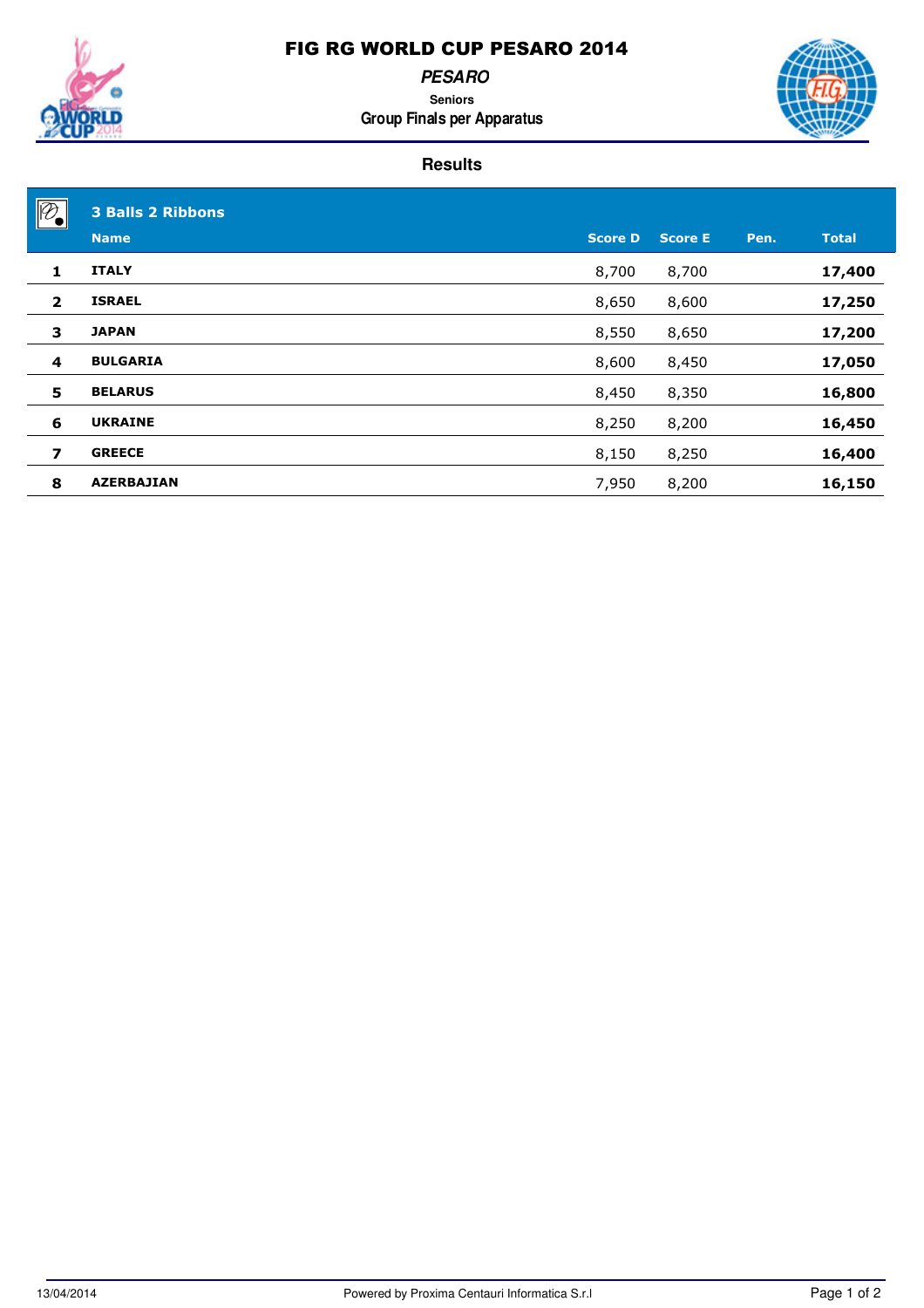**PESARO**

**Seniors Group Finals per Apparatus**



|                | <b>10 Clubs</b>    |                |                |       |              |
|----------------|--------------------|----------------|----------------|-------|--------------|
|                | <b>Name</b>        | <b>Score D</b> | <b>Score E</b> | Pen.  | <b>Total</b> |
| 1              | <b>ITALY</b>       | 8,800          | 8,750          |       | 17,550       |
| $\overline{2}$ | <b>BELARUS</b>     | 8,750          | 8,500          |       | 17,250       |
| 3              | <b>ISRAEL</b>      | 8,550          | 8,650          |       | 17,200       |
| 4              | <b>JAPAN</b>       | 8,600          | 8,550          |       | 17,150       |
| 5              | <b>UKRAINE</b>     | 8,500          | 8,450          |       | 16,950       |
| 6              | <b>AZERBAJIAN</b>  | 8,350          | 8,300          |       | 16,650       |
| 6              | <b>BULGARIA</b>    | 8,700          | 8,250          | 0,300 | 16,650       |
| 8              | <b>SWITZERLAND</b> | 8,050          | 7,700          |       | 15,750       |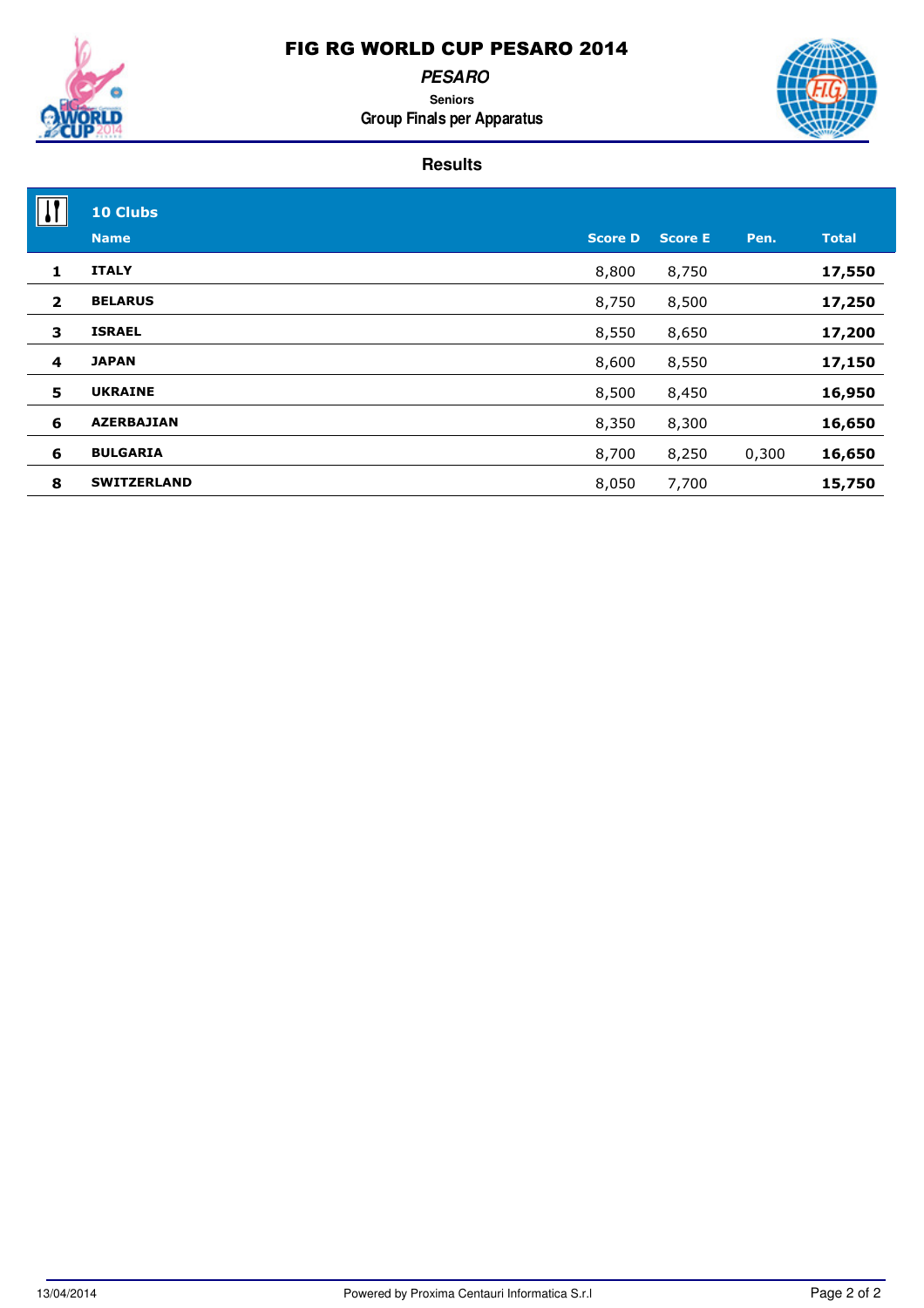**PESARO**

**Seniors Group Finals per Apparatus**



|                | <b>10 Clubs</b>    |                |                |       |              |
|----------------|--------------------|----------------|----------------|-------|--------------|
|                | <b>Name</b>        | <b>Score D</b> | <b>Score E</b> | Pen.  | <b>Total</b> |
| 1              | <b>ITALY</b>       | 8,800          | 8,750          |       | 17,550       |
| $\overline{2}$ | <b>BELARUS</b>     | 8,750          | 8,500          |       | 17,250       |
| 3              | <b>ISRAEL</b>      | 8,550          | 8,650          |       | 17,200       |
| 4              | <b>JAPAN</b>       | 8,600          | 8,550          |       | 17,150       |
| 5              | <b>UKRAINE</b>     | 8,500          | 8,450          |       | 16,950       |
| 6              | <b>AZERBAJIAN</b>  | 8,350          | 8,300          |       | 16,650       |
| 6              | <b>BULGARIA</b>    | 8,700          | 8,250          | 0,300 | 16,650       |
| 8              | <b>SWITZERLAND</b> | 8,050          | 7,700          |       | 15,750       |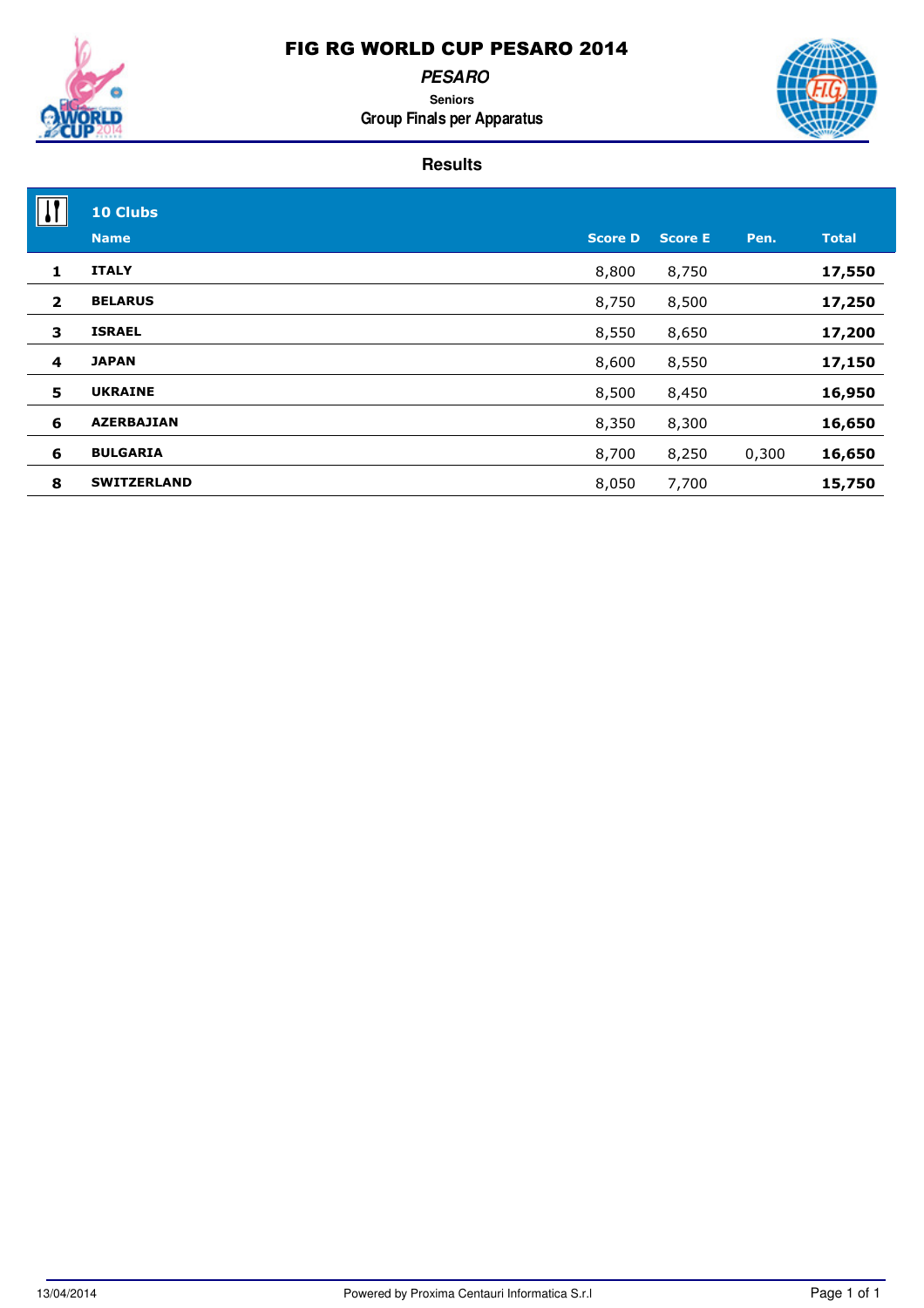

**PESARO Seniors Individual FInals per Apparatus**



| <b>Hoop</b>                |                  |                |                |      |              |
|----------------------------|------------------|----------------|----------------|------|--------------|
| <b>Name</b>                | <b>NF</b>        | <b>Score D</b> | <b>Score E</b> | Pen. | <b>Total</b> |
| <b>KUDRYAVTSEVA Yana</b>   | RUSSIA (RUS)     | 9,350          | 9,250          |      | 18,600       |
| <b>MAMUN Margarita</b>     | RUSSIA (RUS)     | 9,100          | 9,150          |      | 18,250       |
| <b>RIZATDINOVA Ganna</b>   | UKRAINE (UKR)    | 9,100          | 9,100          |      | 18,200       |
| <b>STANIOUTA Melitina</b>  | BELARUS (BLR)    | 9,050          | 9,100          |      | 18,150       |
| <b>SON Yeon Jae</b>        | KOREA (KOR)      | 9,050          | 9,000          |      | 18,050       |
| <b>DURUNDA Marina</b>      | AZERBAJIAN (AZE) | 8,700          | 8,950          |      | 17,650       |
| <b>RIVKIN Neta</b>         | ISRAEL (ISR)     | 8,600          | 8,900          |      | 17,500       |
| <b>MOUSTAFAEVA Kseniya</b> | FRANCE (FRA)     | 8,800          | 8,600          |      | 17,400       |
|                            |                  |                |                |      |              |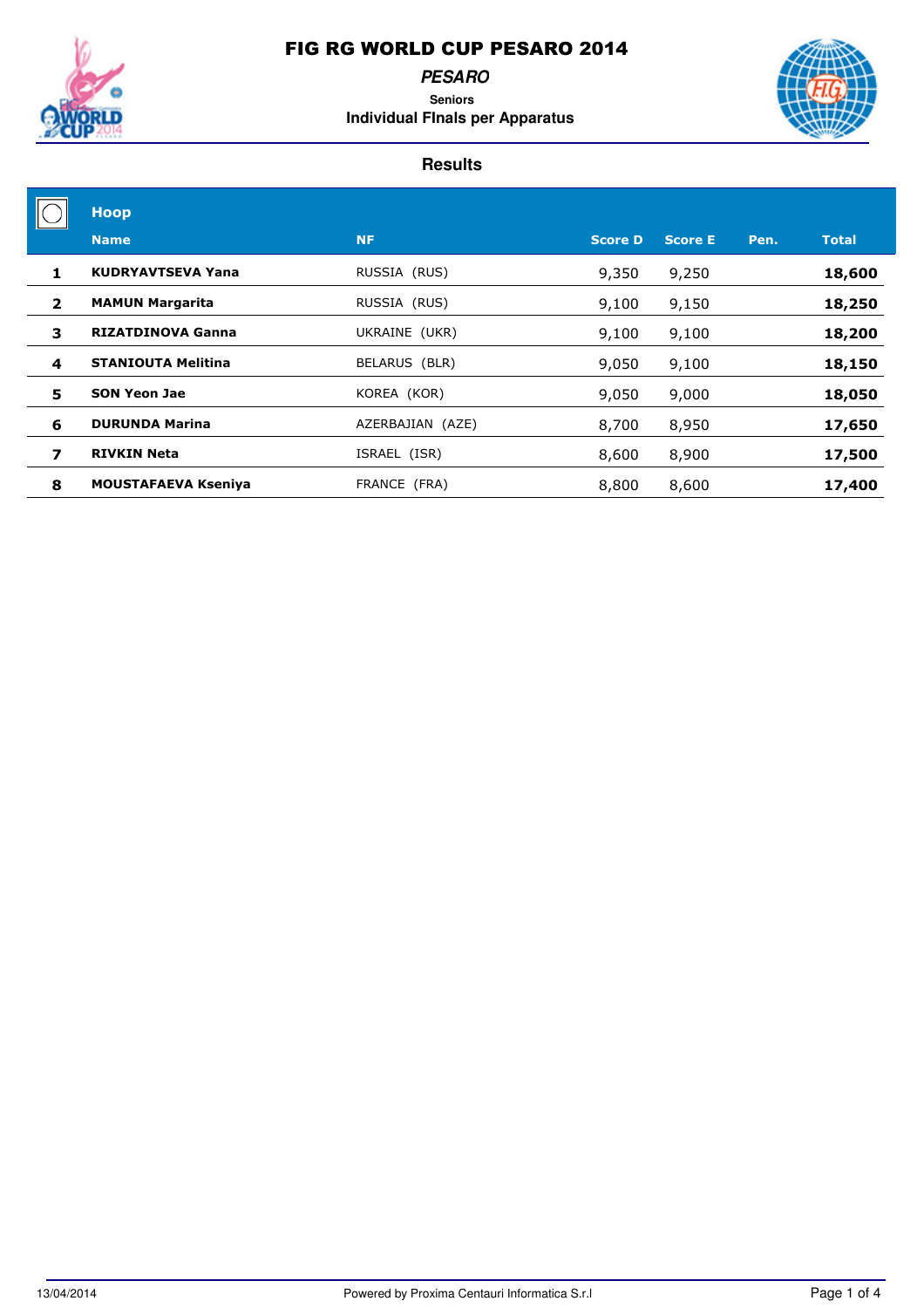

### **PESARO Seniors**





|                | <b>Ball</b>                |                  |                |                |       |              |
|----------------|----------------------------|------------------|----------------|----------------|-------|--------------|
|                | <b>Name</b>                | <b>NF</b>        | <b>Score D</b> | <b>Score E</b> | Pen.  | <b>Total</b> |
| 1.             | <b>KUDRYAVTSEVA Yana</b>   | RUSSIA (RUS)     | 9,450          | 9,400          |       | 18,850       |
| $\overline{2}$ | <b>MAMUN Margarita</b>     | RUSSIA (RUS)     | 9,450          | 9,300          |       | 18,750       |
| 3              | <b>SON Yeon Jae</b>        | KOREA (KOR)      | 8,900          | 8,950          |       | 17,850       |
| 4              | <b>MOUSTAFAEVA Kseniya</b> | FRANCE (FRA)     | 8,850          | 8,800          |       | 17,650       |
| 5              | <b>DURUNDA Marina</b>      | AZERBAJIAN (AZE) | 8,600          | 8,950          |       | 17,550       |
| 6              | <b>STANIOUTA Melitina</b>  | BELARUS (BLR)    | 9,000          | 8,500          |       | 17,500       |
| 7              | <b>RIZATDINOVA Ganna</b>   | UKRAINE (UKR)    | 8,700          | 8,500          |       | 17,200       |
| 8              | <b>FILANOVSKI Victoria</b> | ISRAEL (ISR)     | 8,300          | 8,650          |       | 16,950       |
| 9              | <b>BERTOLINI Veronica</b>  | ITALY (ITA)      | 8,000          | 8,350          | 0,600 | 15,750       |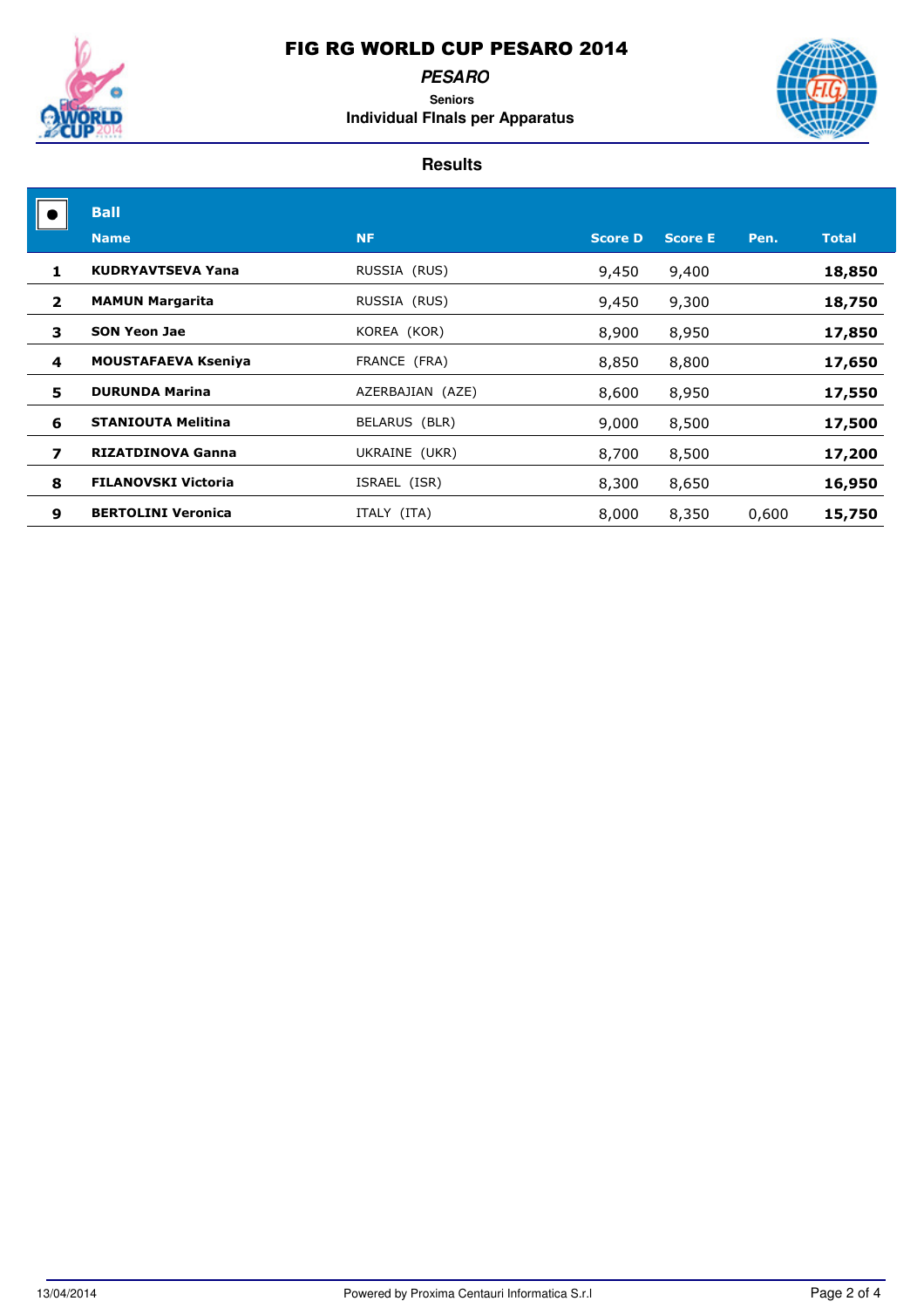

**PESARO Seniors Individual FInals per Apparatus**



|                | <b>Clubs</b>               |                  |                |                |      |              |
|----------------|----------------------------|------------------|----------------|----------------|------|--------------|
|                | <b>Name</b>                | <b>NF</b>        | <b>Score D</b> | <b>Score E</b> | Pen. | <b>Total</b> |
| 1              | <b>KUDRYAVTSEVA Yana</b>   | RUSSIA (RUS)     | 9,250          | 9,350          |      | 18,600       |
| $\overline{2}$ | <b>SON Yeon Jae</b>        | KOREA (KOR)      | 8,950          | 9,050          |      | 18,000       |
| 3              | <b>STANIOUTA Melitina</b>  | BELARUS (BLR)    | 8,850          | 9,000          |      | 17,850       |
| 4              | <b>DURUNDA Marina</b>      | AZERBAJIAN (AZE) | 8,750          | 9,000          |      | 17,750       |
| 5              | <b>HALKINA Katsiaryna</b>  | BELARUS (BLR)    | 8,750          | 8,800          |      | 17,550       |
| 6              | <b>RIVKIN Neta</b>         | ISRAEL (ISR)     | 8,800          | 8,700          |      | 17,500       |
| 7              | <b>MOUSTAFAEVA Kseniya</b> | FRANCE (FRA)     | 8,550          | 8,650          |      | 17,200       |
| 8              | <b>TITOVA Maria</b>        | RUSSIA (RUS)     | 8,800          | 8,250          |      | 17,050       |
| 9              | <b>MINAGAWA Kaho</b>       | JAPAN (JAP)      | 8,500          | 8,300          |      | 16,800       |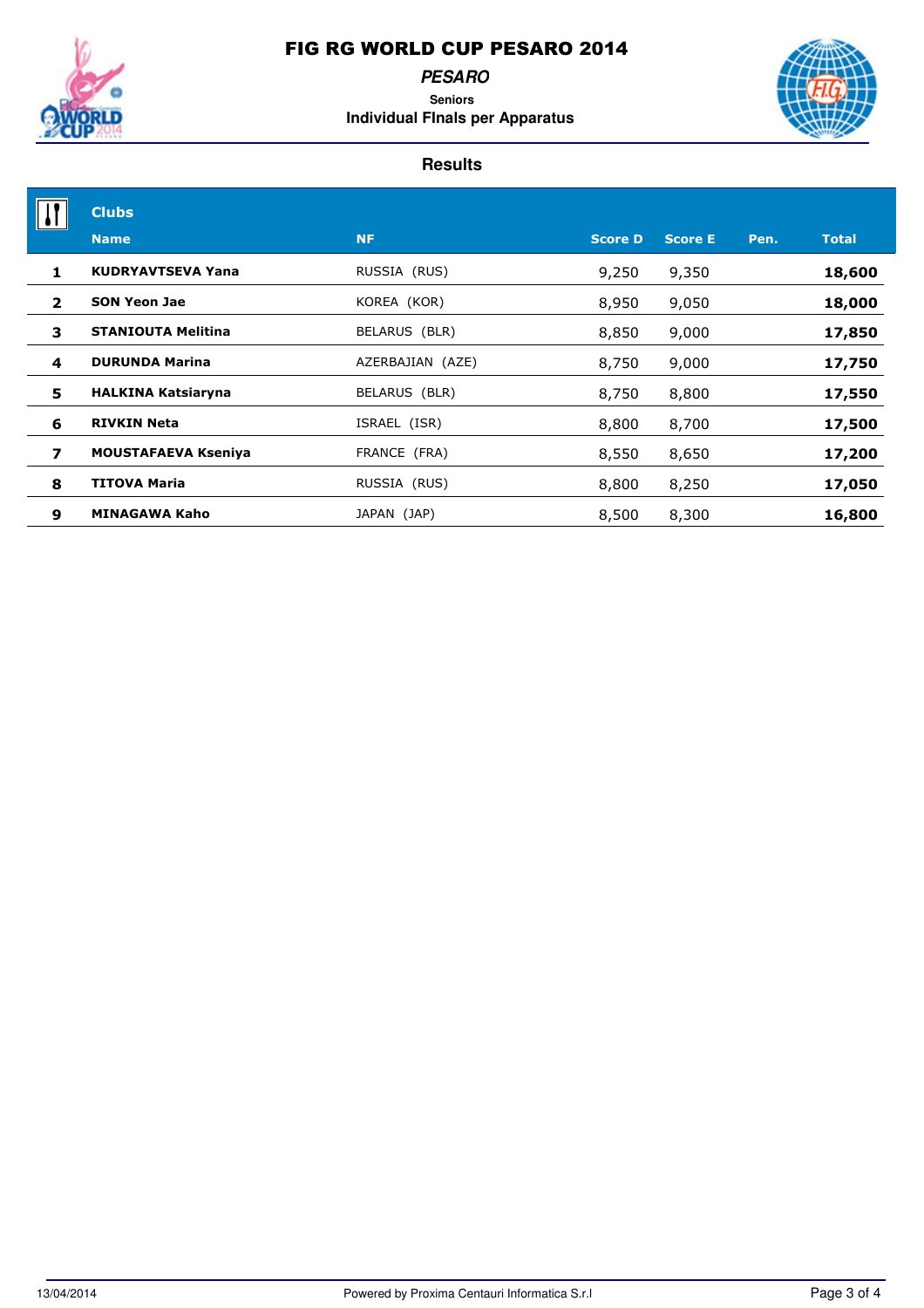

**PESARO Seniors**

**Individual FInals per Apparatus**



|                | <b>Ribbon</b>             |                  |                |                |      |              |
|----------------|---------------------------|------------------|----------------|----------------|------|--------------|
|                | <b>Name</b>               | <b>NF</b>        | <b>Score D</b> | <b>Score E</b> | Pen. | <b>Total</b> |
| 1.             | <b>KUDRYAVTSEVA Yana</b>  | RUSSIA (RUS)     | 9,200          | 9,250          |      | 18,450       |
| $\overline{2}$ | <b>TITOVA Maria</b>       | RUSSIA (RUS)     | 9,100          | 9,150          |      | 18,250       |
| 3              | <b>RIZATDINOVA Ganna</b>  | UKRAINE (UKR)    | 9,000          | 9,100          |      | 18,100       |
| 4              | <b>RIVKIN Neta</b>        | ISRAEL (ISR)     | 8,800          | 8,950          |      | 17,750       |
| 5              | <b>SON Yeon Jae</b>       | KOREA (KOR)      | 8,600          | 8,550          |      | 17,150       |
| 6              | <b>HALKINA Katsiaryna</b> | BELARUS (BLR)    | 8,500          | 8,500          |      | 17,000       |
| 7              | <b>JUNG Laura</b>         | GERMANY (GER)    | 8,400          | 8,500          |      | 16,900       |
| 8              | <b>DURUNDA Marina</b>     | AZERBAJIAN (AZE) | 8,350          | 8,450          |      | 16,800       |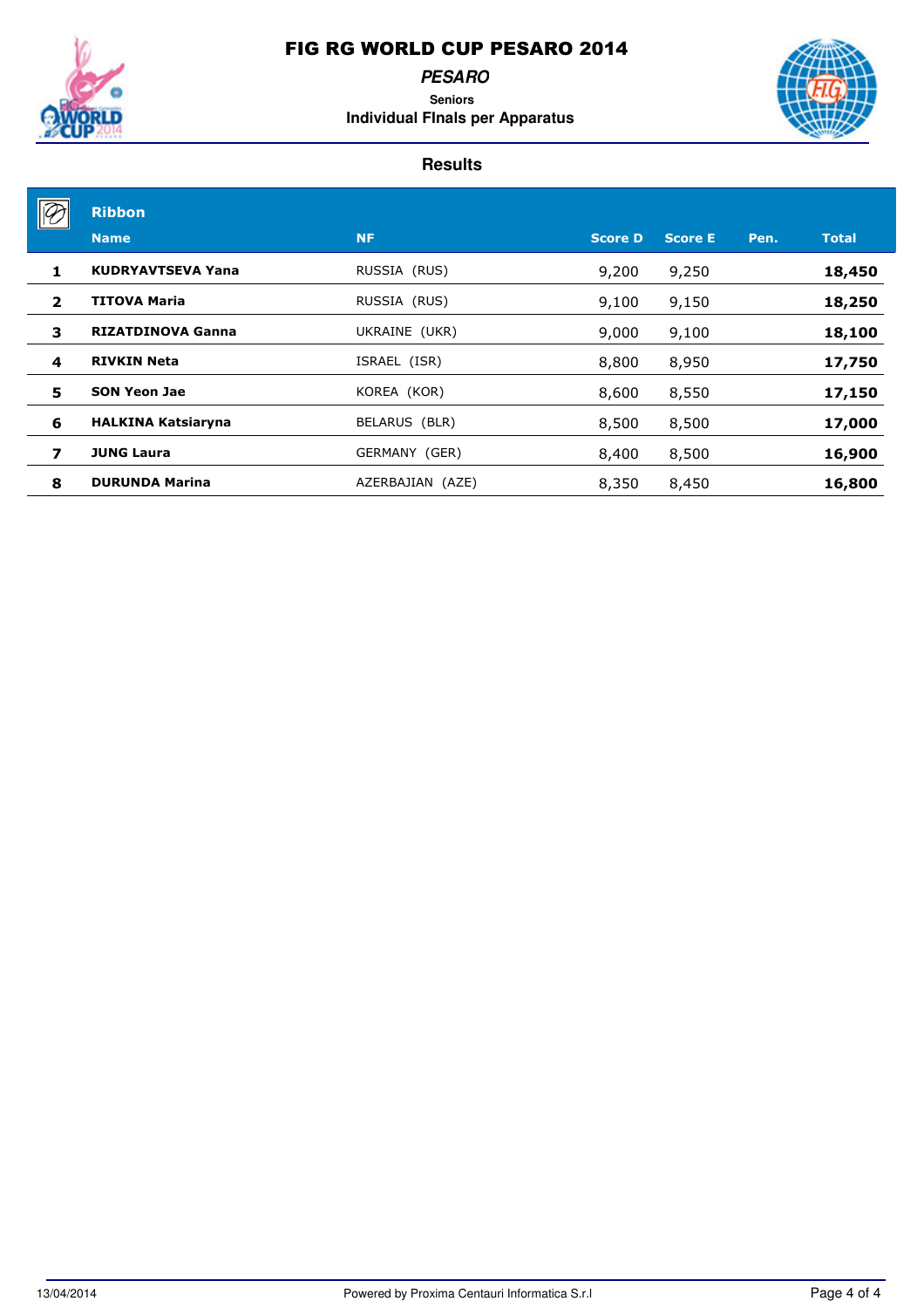

**PESARO**

**Juniors Individual Finals per Apparatus**



|                | <b>Hoop</b>                       |                     |                |                |       |              |
|----------------|-----------------------------------|---------------------|----------------|----------------|-------|--------------|
|                | <b>Name</b>                       | <b>NF</b>           | <b>Score D</b> | <b>Score E</b> | Pen.  | <b>Total</b> |
| 1              | <b>MANAKHAVA Stefaniya-Sofiya</b> | BELARUS (BLR)       | 7,250          | 8,850          |       | 16,100       |
| $\overline{2}$ | <b>ZENG Laura</b>                 | UNITED STATES (USA) | 7,100          | 8,550          |       | 15,650       |
| 3              | <b>FILIORIANU Ana Luiza</b>       | ROMANIA (ROU)       | 6,850          | 8,600          |       | 15,450       |
| 4              | PIRIYEVA Zhala                    | AZERBAJIAN (AZE)    | 6,850          | 8,550          |       | 15,400       |
| 5              | <b>ASHRAM Linov</b>               | ISRAEL (ISR)        | 6,750          | 8,500          |       | 15,250       |
| 6              | <b>PARRINI Ginevra</b>            | ITALY (ITA)         | 6,500          | 8,600          |       | 15,100       |
| 7              | <b>KUZNETSOVA Karina</b>          | RUSSIA (RUS)        | 7,000          | 8,350          | 0,300 | 15,050       |
| 8              | <b>MARINOVA Katerina</b>          | BULGARIA (BUL)      | 6,200          | 8,500          |       | 14,700       |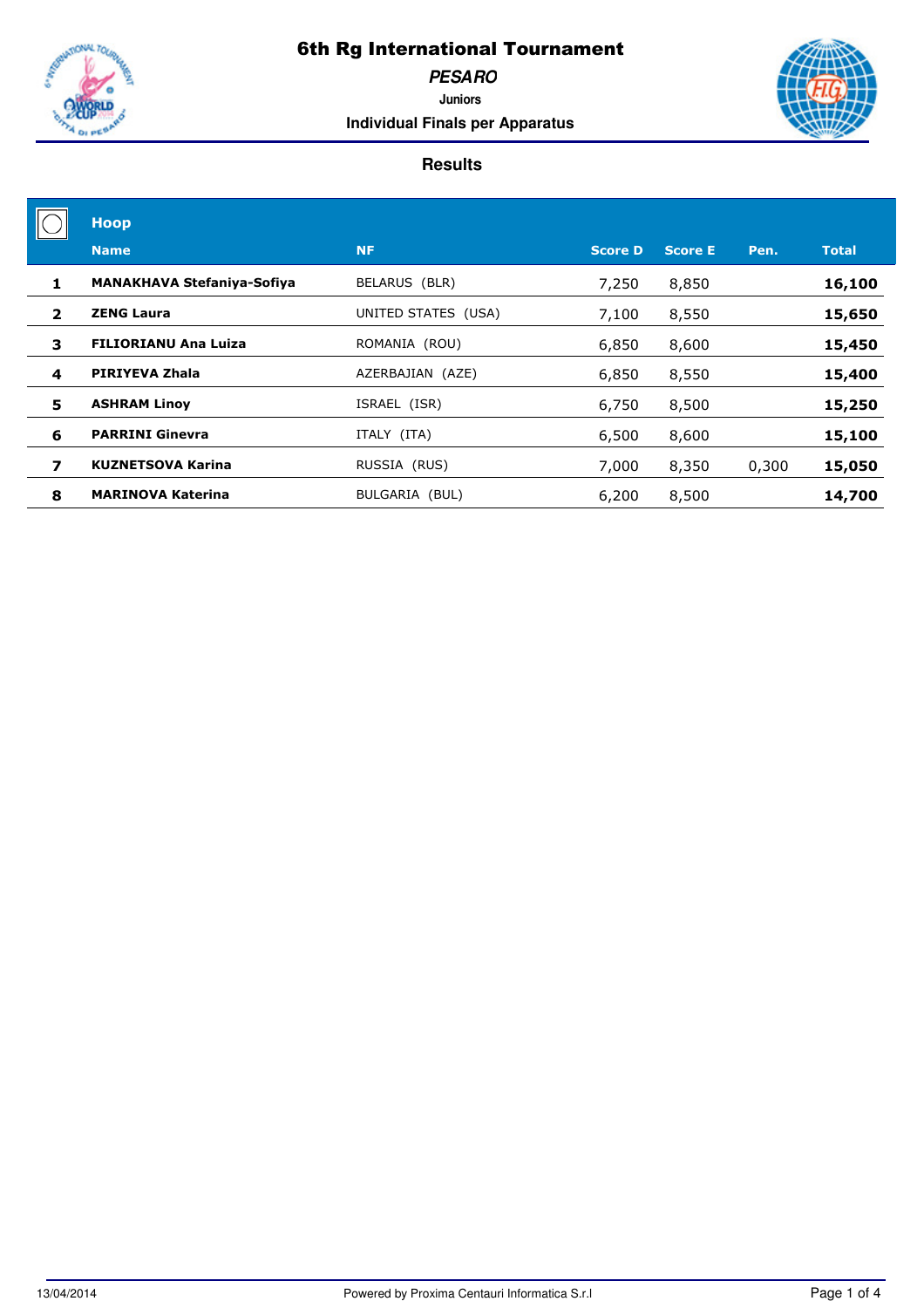

**PESARO Juniors**

**Individual Finals per Apparatus**



|                | <b>Ball</b>                 |                     |                |                |       |              |
|----------------|-----------------------------|---------------------|----------------|----------------|-------|--------------|
|                | <b>Name</b>                 | <b>NF</b>           | <b>Score D</b> | <b>Score E</b> | Pen.  | <b>Total</b> |
| 1              | <b>BRAVIKOVA Yulia</b>      | RUSSIA (RUS)        | 7,500          | 9,100          |       | 16,600       |
| $\overline{2}$ | <b>TRUBACH Maryia</b>       | BELARUS (BLR)       | 7,100          | 8,800          |       | 15,900       |
| 3              | <b>CICCONCELLI Letizia</b>  | ITALY (ITA)         | 7,000          | 8,750          |       | 15,750       |
| 4              | <b>ZENG Laura</b>           | UNITED STATES (USA) | 7,150          | 8,550          |       | 15,700       |
| 5              | PIRIYEVA Zhala              | AZERBAJIAN (AZE)    | 7,000          | 8,550          |       | 15,550       |
| 6              | <b>FILIORIANU Ana Luiza</b> | ROMANIA (ROU)       | 6,750          | 8,550          |       | 15,300       |
| 7              | <b>ASHRAM Linov</b>         | ISRAEL (ISR)        | 6,800          | 8,450          |       | 15,250       |
| 8              | <b>KELAIDITI Eleni</b>      | GREECE (GRE)        | 6,000          | 7,250          | 0,300 | 12,950       |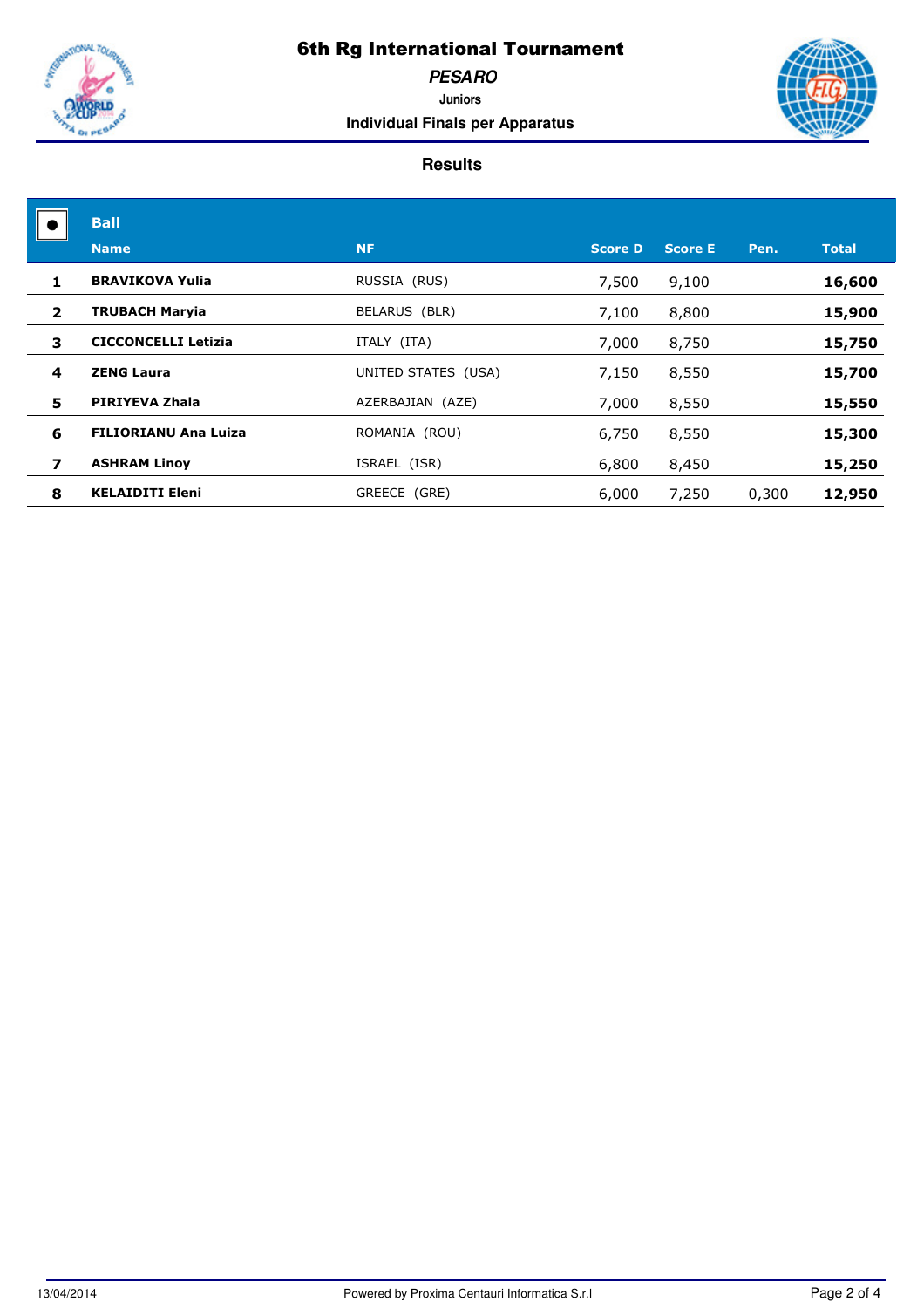

**PESARO**

**Juniors Individual Finals per Apparatus**



|                | <b>Clubs</b>             |                     |                |                |      |              |
|----------------|--------------------------|---------------------|----------------|----------------|------|--------------|
|                | <b>Name</b>              | <b>NF</b>           | <b>Score D</b> | <b>Score E</b> | Pen. | <b>Total</b> |
| 1              | <b>BRAVIKOVA Yulia</b>   | RUSSIA (RUS)        | 7,300          | 8,850          |      | 16,150       |
| $\overline{2}$ | <b>TRUBACH Maryia</b>    | BELARUS (BLR)       | 7,150          | 8,800          |      | 15,950       |
| 3              | <b>ZENG Laura</b>        | UNITED STATES (USA) | 7,050          | 8,650          |      | 15,700       |
| 4              | <b>ASHRAM Linov</b>      | ISRAEL (ISR)        | 6,750          | 8,550          |      | 15,300       |
| 5              | <b>MARINOVA Katerina</b> | BULGARIA (BUL)      | 6,650          | 8,600          |      | 15,250       |
| 6              | ISMAILOVA Zuleykha       | AZERBAJIAN (AZE)    | 6,500          | 8,550          |      | 15,050       |
| 7              | <b>MALAVASI Arianna</b>  | ITALY (ITA)         | 6,450          | 8,500          |      | 14,950       |
| 8              | <b>KELAIDITI Eleni</b>   | GREECE (GRE)        | 6,400          | 8,450          |      | 14,850       |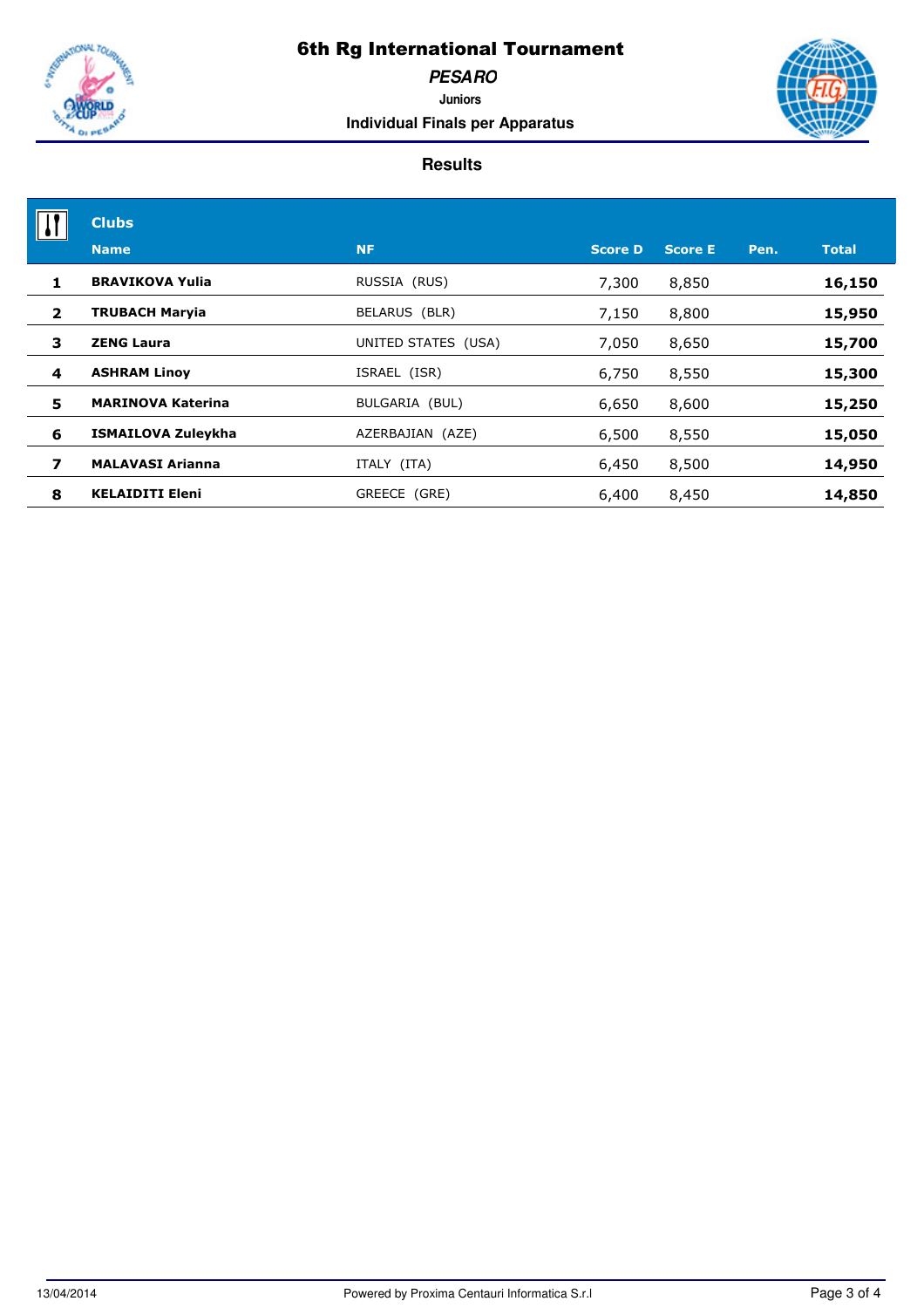

**PESARO**

**Juniors Individual Finals per Apparatus**

|                | <b>Ribbon</b>                     |                     |                |                |      |              |
|----------------|-----------------------------------|---------------------|----------------|----------------|------|--------------|
|                | <b>Name</b>                       | <b>NF</b>           | <b>Score D</b> | <b>Score E</b> | Pen. | <b>Total</b> |
| 1              | <b>BRAVIKOVA Yulia</b>            | RUSSIA (RUS)        | 7,350          | 9,050          |      | 16,400       |
| $\overline{2}$ | <b>MANAKHAVA Stefaniya-Sofiya</b> | BELARUS (BLR)       | 7,050          | 8,750          |      | 15,800       |
| 3              | <b>ZENG Laura</b>                 | UNITED STATES (USA) | 7,050          | 8,650          |      | 15,700       |
| 4              | <b>FILIORIANU Ana Luiza</b>       | ROMANIA (ROU)       | 6,800          | 8,450          |      | 15,250       |
| 5              | ISMAILOVA Zuleykha                | AZERBAJIAN (AZE)    | 6,450          | 8,400          |      | 14,850       |
| 6              | <b>CICCONCELLI Letizia</b>        | ITALY (ITA)         | 6,400          | 8,350          |      | 14,750       |
| 7              | <b>COLLIN Anais</b>               | BELGIUM (BEL)       | 6,400          | 8,250          |      | 14,650       |
| 8              | <b>MARINOVA Katerina</b>          | BULGARIA (BUL)      | 5,850          | 8,350          |      | 14,200       |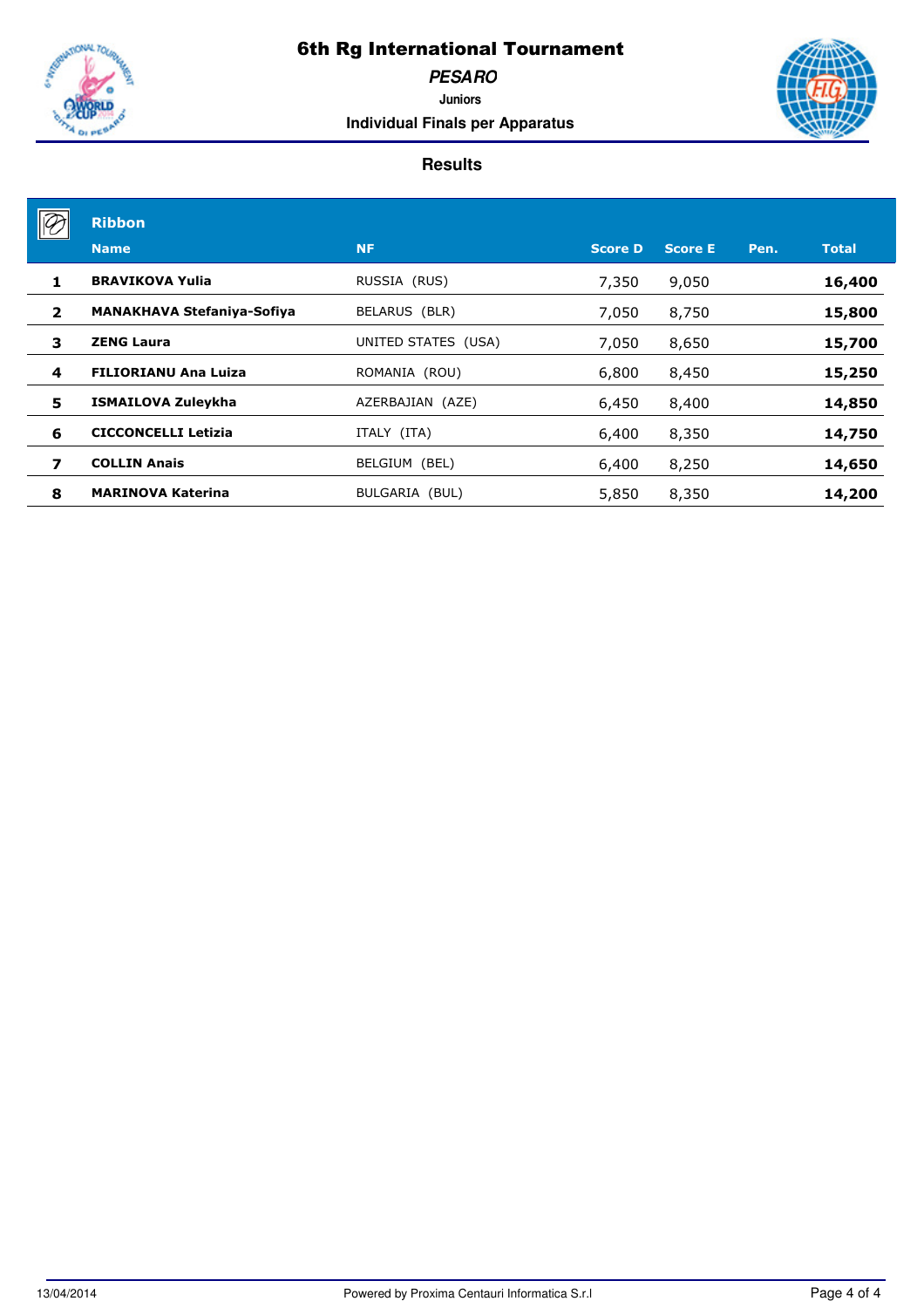

**PESARO Seniors**

### **Group All-Around**

|              |                      | <b>Results</b>                                      |       |                        |       |                  |
|--------------|----------------------|-----------------------------------------------------|-------|------------------------|-------|------------------|
|              |                      |                                                     |       |                        | Pen.  |                  |
|              | <b>Name</b>          |                                                     |       | <b>Score D</b> Score E |       | <b>Total</b>     |
| $\mathbf{1}$ | <b>ITALY</b>         | $ \mathcal{D}_{\bullet} $<br>3 Balls 2 Ribbons      | 8,850 | 8,800                  |       | 35,400<br>17,650 |
|              |                      | $\mathbf{H}$<br>10 Clubs                            | 8,850 | 8,900                  |       | 17,750           |
|              |                      |                                                     |       |                        |       |                  |
| $\mathbf{2}$ | <b>BELARUS</b>       | $\mathcal{P}_{\bullet}$<br>3 Balls 2 Ribbons        | 8,800 | 8,730                  |       | 34,499<br>17,530 |
|              |                      | $\mathbf{H}$<br>10 Clubs                            | 8,600 | 8,370                  |       | 16,970           |
| 3            | <b>BULGARIA</b>      |                                                     |       |                        |       |                  |
|              |                      | $\mathcal{P}_{\bullet}$<br>3 Balls 2 Ribbons        | 8,600 | 8,630                  |       | 34,483<br>17,230 |
|              |                      | $\mathbf{H}$<br>10 Clubs                            | 8,650 | 8,600                  |       | 17,250           |
| 4            | <b>JAPAN</b>         |                                                     |       |                        |       | 34,383           |
|              |                      | $\mathcal{P}_{\bullet}$<br>3 Balls 2 Ribbons        | 8,650 | 8,600                  |       | 17,250           |
|              |                      | $\mathbf{H}$<br>10 Clubs                            | 8,600 | 8,530                  |       | 17,130           |
| 5            | <b>ISRAEL</b>        |                                                     |       |                        |       | 34,100           |
|              |                      | $\mathcal{P}_{\bullet}$<br>3 Balls 2 Ribbons        | 8,550 | 8,600                  |       | 17,150           |
|              |                      | $\mathbf{H}$<br>10 Clubs                            | 8,450 | 8,500                  |       | 16,950           |
| 6            | <b>AZERBAJIAN</b>    |                                                     |       |                        |       | 33,666           |
|              |                      | $\mathcal{P}_{\bullet}$<br>3 Balls 2 Ribbons        | 8,450 | 8,570                  |       | 17,020           |
|              |                      | $\mathbf{H}$<br>10 Clubs                            | 8,150 | 8,500                  |       | 16,650           |
| 7            | <b>UKRAINE</b>       |                                                     |       |                        |       | 33,282           |
|              |                      | $\mathcal{P}_{\bullet}$<br>3 Balls 2 Ribbons        | 8,300 | 8,270                  |       | 16,570           |
|              |                      | $\mathbf{H}$<br>10 Clubs                            | 8,350 | 8,370                  |       | 16,720           |
| 8            | <b>GREECE</b>        |                                                     |       |                        |       | 31,732           |
|              |                      | $ \mathscr{D}_{\bullet} $<br>3 Balls 2 Ribbons      | 8,300 | 7,970                  |       | 16,270           |
|              |                      | $\mathbf{I}$<br>10 Clubs                            | 7,600 | 7,870                  |       | 15,470           |
| 9            | <b>FINLAND</b>       |                                                     |       |                        |       | 31,116           |
|              |                      | $\mathcal{P}_{\bullet}$<br>3 Balls 2 Ribbons        | 7,800 | 7,130                  |       | 14,930           |
|              |                      | $\vert \mathbf{J} \vert$<br>10 Clubs                | 8,250 | 7,930                  |       | 16,180           |
| 10           | <b>SWITZERLAND</b>   |                                                     |       |                        |       | 30,766           |
|              |                      | $\mathcal{P}_{\bullet}$<br>3 Balls 2 Ribbons        | 7,800 | 6,770                  | 0,300 | 14,270           |
|              |                      | W <br>10 Clubs                                      | 8,300 | 8,200                  |       | 16,500           |
| 11           | <b>POLAND</b>        |                                                     |       |                        |       | 30,583           |
|              |                      | $\mathcal{P}_{\bullet}$<br>3 Balls 2 Ribbons        | 7,600 | 7,300                  | 0,050 | 14,850           |
|              |                      | $\vert \mathfrak{l} \mathfrak{l} \vert$<br>10 Clubs | 7,900 | 7,830                  |       | 15,730           |
| 12           | <b>LATVIA</b>        |                                                     |       |                        |       | 28,866           |
|              |                      | $\mathcal{P}_{\bullet}$<br>3 Balls 2 Ribbons        | 7,150 | 7,070                  | 0,300 | 13,920           |
|              |                      | $\vert \mathbf{I} \vert$<br>10 Clubs                | 7,350 | 7,600                  |       | 14,950           |
| 13           | <b>UNITED STATES</b> |                                                     |       |                        |       | 28,666           |
|              |                      | $\mathcal{P}_{\bullet}$<br>3 Balls 2 Ribbons        | 7,050 | 6,800                  |       | 13,850           |
|              |                      | $\vert \mathbf{J} \vert$<br>10 Clubs                | 7,350 | 7,470                  |       | 14,820           |
| 14           | <b>HUNGARY</b>       |                                                     |       |                        |       | 28,500           |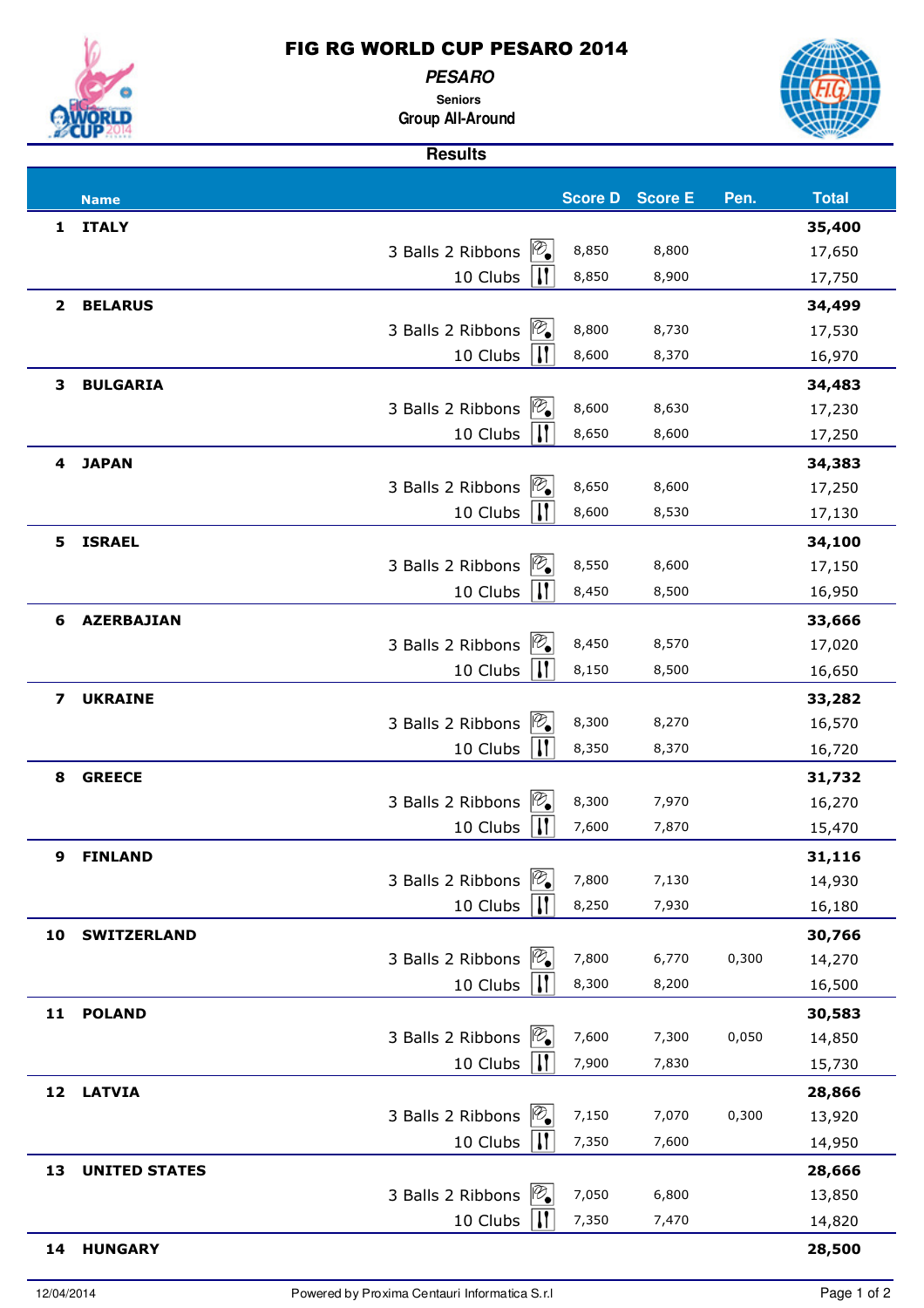

**PESARO Seniors**



**Group All-Around**

|    |                       | <b>Results</b>                                 |                |                |       |              |
|----|-----------------------|------------------------------------------------|----------------|----------------|-------|--------------|
|    |                       |                                                |                |                |       |              |
|    | <b>Name</b>           |                                                | <b>Score D</b> | <b>Score E</b> | Pen.  | <b>Total</b> |
|    |                       | $ \mathscr{D}_{\bullet} $<br>3 Balls 2 Ribbons | 6,850          | 6,500          | 0,300 | 13,050       |
|    |                       | 10 Clubs<br>H.                                 | 7,650          | 7,800          |       | 15,450       |
| 15 | <b>FRANCE</b>         |                                                |                |                |       | 27,933       |
|    |                       | 3 Balls 2 Ribbons                              | 7,950          | 7,330          | 0,600 | 14,680       |
|    |                       | 10 Clubs                                       | 6,750          | 6,800          | 0,300 | 13,250       |
| 16 | <b>CZECH REPUBLIC</b> |                                                |                |                |       | 26,782       |
|    |                       | $\mathbb{P}_{\bullet}$<br>3 Balls 2 Ribbons    | 6,100          | 6,670          |       | 12,770       |
|    |                       | 10 Clubs                                       | 6,750          | 7,270          |       | 14,020       |
| 17 | <b>CANADA</b>         |                                                |                |                |       | 25,766       |
|    |                       | 3 Balls 2 Ribbons                              | 6,350          | 6,400          | 0,300 | 12,450       |
|    |                       | 10 Clubs                                       | 6,650          | 6,670          |       | 13,320       |
| 18 | <b>TURKEY</b>         |                                                |                |                |       | 24,999       |
|    |                       | 3 Balls 2 Ribbons                              | 6,100          | 5,430          | 0,600 | 10,930       |
|    |                       | 10 Clubs                                       | 7,300          | 7,370          | 0,600 | 14,070       |
| 19 | <b>MEXICO</b>         |                                                |                |                |       | 22,083       |
|    |                       | 3 Balls 2 Ribbons                              | 6,100          | 5,530          |       | 11,630       |
|    |                       | 10 Clubs                                       | 5,350          | 5,100          |       | 10,450       |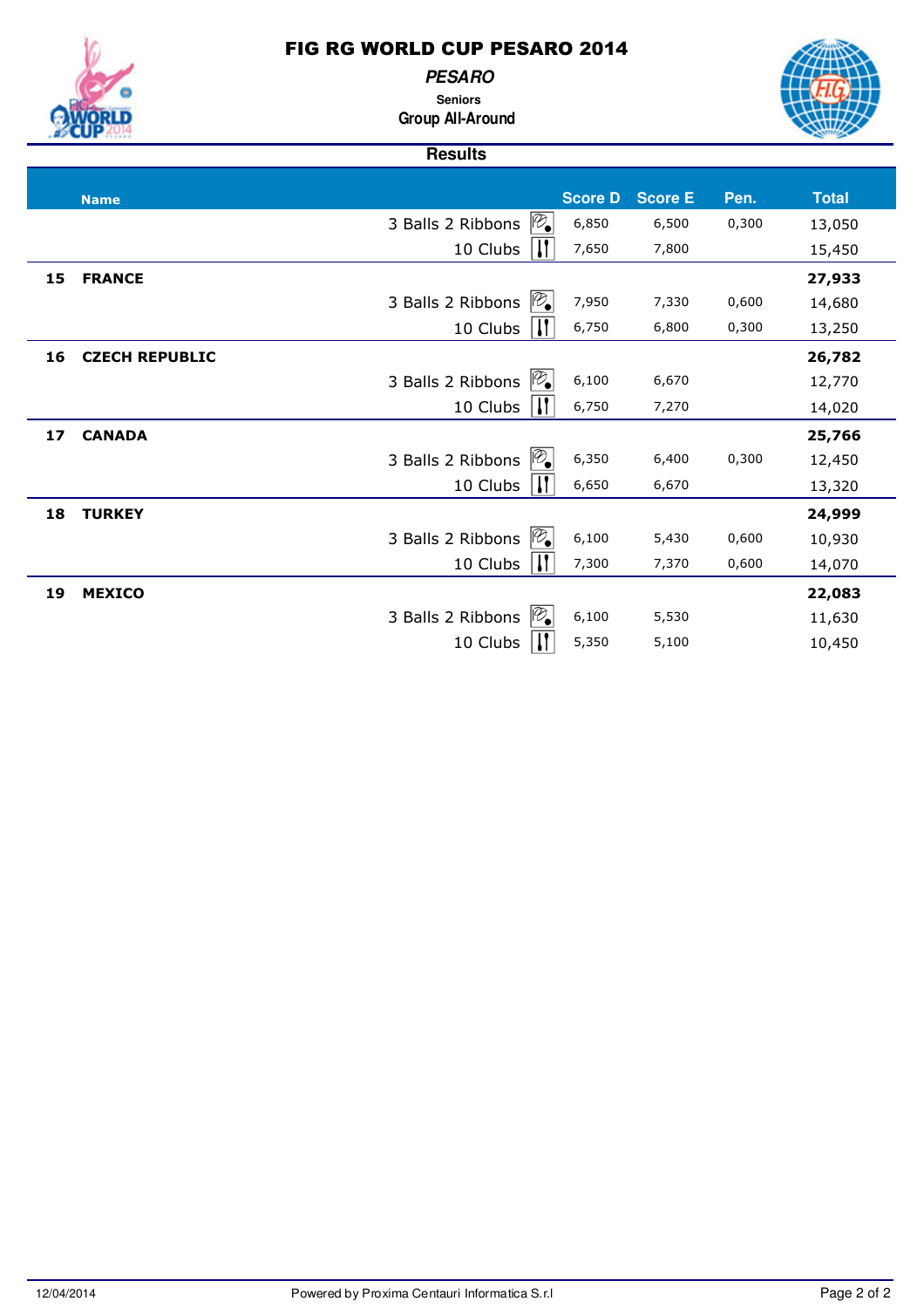**PESARO**

**Seniors Individual All-Around**



|                | <b>Name</b>                | <b>NF</b>                                     |        |                          | <b>Score D</b> | <b>Score E</b> | Pen.  | <b>Total</b> |
|----------------|----------------------------|-----------------------------------------------|--------|--------------------------|----------------|----------------|-------|--------------|
| 1              | <b>KUDRYAVTSEVA Yana</b>   | RUSSIA (RUS)                                  |        |                          |                |                |       | 74,616       |
|                |                            |                                               | Hoop   |                          | 9,400          | 9,400          |       | 18,800       |
|                |                            |                                               | Ball   |                          | 9,100          | 9,400          |       | 18,500       |
|                |                            |                                               | Clubs  |                          | 9,150          | 9,300          |       | 18,450       |
|                |                            |                                               | Ribbon | $\mathscr{P}$            | 9,400          | 9,466          |       | 18,866       |
| $\mathbf{2}$   | <b>MAMUN Margarita</b>     | RUSSIA (RUS)                                  |        |                          |                |                |       | 72,999       |
|                |                            |                                               | Hoop   |                          | 9,200          | 9,333          |       | 18,533       |
|                |                            |                                               | Ball   |                          | 9,350          | 9,300          |       | 18,650       |
|                |                            |                                               | Clubs  |                          | 9,050          | 8,966          |       | 18,016       |
|                |                            |                                               | Ribbon | $\overline{\mathscr{C}}$ | 9,100          | 8,700          |       | 17,800       |
| 3              | <b>RIZATDINOVA Ganna</b>   | UKRAINE (UKR)                                 |        |                          |                |                |       | 71,532       |
|                |                            |                                               | Hoop   |                          | 9,100          | 9,066          |       | 18,166       |
|                |                            |                                               | Ball   |                          | 8,900          | 9,000          |       | 17,900       |
|                |                            |                                               | Clubs  |                          | 8,750          | 8,533          |       | 17,283       |
|                |                            |                                               | Ribbon | $\overline{\mathscr{C}}$ | 9,150          | 9,033          |       | 18,183       |
| 4              | <b>TITOVA Maria</b>        | RUSSIA (RUS)                                  |        |                          |                |                |       | 70,932       |
|                |                            |                                               | Hoop   |                          | 9,000          | 8,900          |       | 17,900       |
|                |                            |                                               | Ball   |                          | 8,400          | 8,333          |       | 16,733       |
|                |                            |                                               | Clubs  |                          | 9,000          | 9,066          |       | 18,066       |
|                |                            |                                               | Ribbon | P                        | 9,000          | 9,233          |       | 18,233       |
| 5.             | <b>SON Yeon Jae</b>        | KOREA (KOR)                                   |        |                          |                |                |       | 70,416       |
|                |                            |                                               | Hoop   |                          | 9,100          | 9,000          |       | 18,100       |
|                |                            |                                               | Ball   |                          | 8,500          | 8,900          |       | 17,400       |
|                |                            |                                               | Clubs  |                          | 8,800          | 8,800          |       | 17,600       |
|                |                            |                                               | Ribbon | $\overline{\mathscr{C}}$ | 8,550          | 8,766          |       | 17,316       |
| 6              | <b>DURUNDA Marina</b>      | AZERBAJIAN (AZE)                              |        |                          |                |                |       | 69,899       |
|                |                            |                                               | Hoop   |                          | 8,700          | 8,800          |       | 17,500       |
|                |                            |                                               | Ball   |                          | 8,650          | 8,833          |       | 17,483       |
|                |                            |                                               | Clubs  |                          | 8,700          | 8,733          |       | 17,433       |
|                |                            |                                               | Ribbon | $\mathcal{P}$            | 8,750          | 8,733          |       | 17,483       |
| $\overline{ }$ | <b>MOUSTAFAEVA Kseniya</b> | FRANCE (FRA)                                  |        |                          |                |                |       | 69,615       |
|                |                            |                                               | Hoop   |                          | 8,750          | 8,633          |       | 17,383       |
|                |                            |                                               | Ball   |                          | 8,850          | 8,766          |       | 17,616       |
|                |                            |                                               | Clubs  |                          | 8,850          | 8,800          |       | 17,650       |
|                |                            |                                               | Ribbon | $\mathcal{P}$            | 8,600          | 8,366          |       | 16,966       |
| 8              | <b>STANIOUTA Melitina</b>  | BELARUS (BLR)                                 |        |                          |                |                |       | 69,516       |
|                |                            |                                               | Hoop   |                          | 8,950          | 8,933          |       | 17,883       |
|                |                            |                                               | Ball   |                          | 8,850          | 9,000          |       | 17,850       |
|                |                            |                                               | Clubs  |                          | 8,800          | 8,733          |       | 17,533       |
|                |                            |                                               | Ribbon | $\mathcal{P}$            | 8,250          | 8,300          | 0,300 | 16,250       |
| 9              | <b>HALKINA Katsiaryna</b>  | BELARUS (BLR)                                 |        |                          |                |                |       | 69,232       |
| 13/04/2014     |                            | Powered by Proxima Centauri Informatica S.r.I |        |                          |                |                |       | Page 1 of 7  |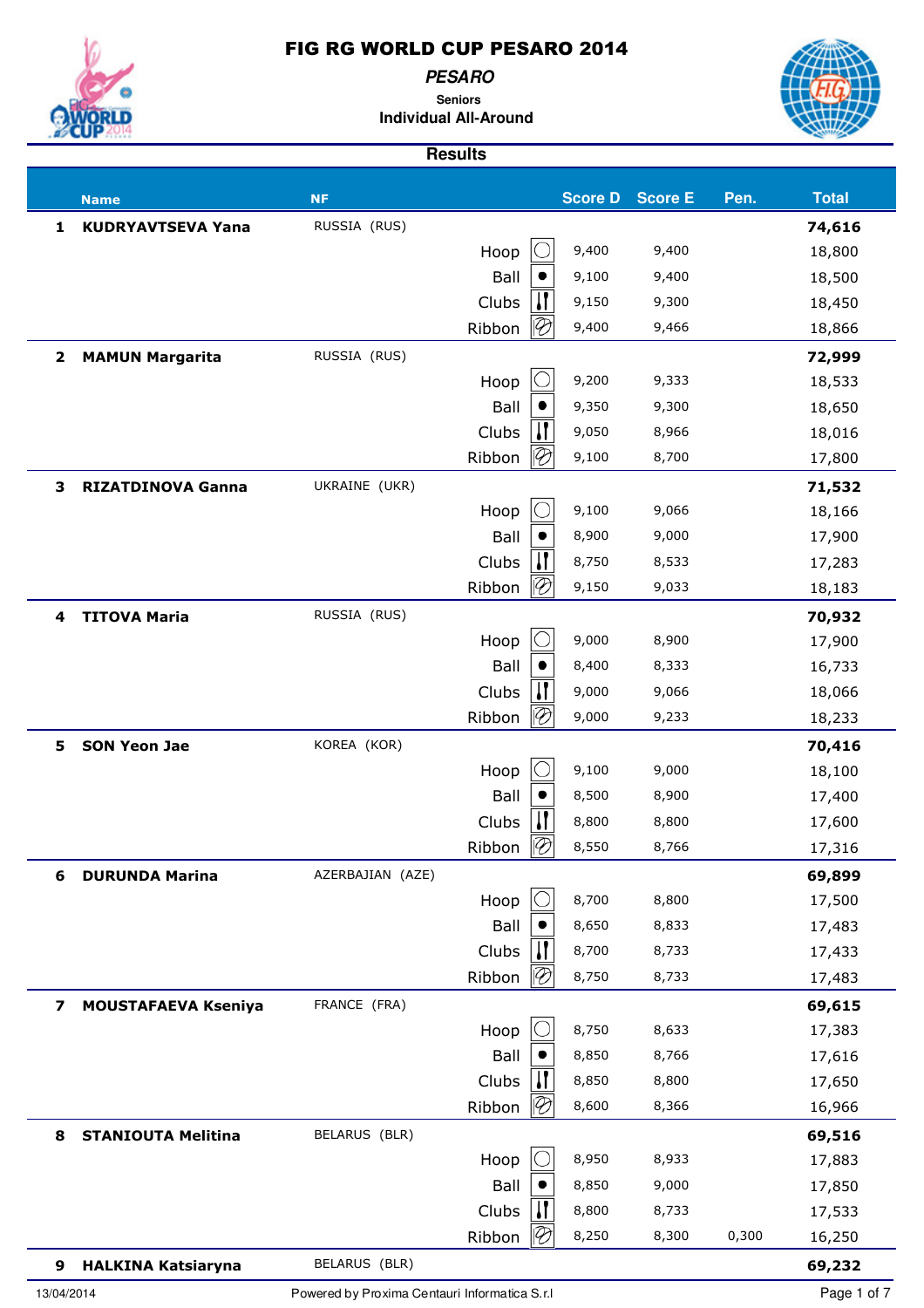**PESARO**

**Seniors Individual All-Around**

**Results**



## **Name NF Score D Score E Pen. Total**  $Hoop \n\begin{array}{|c|c|}\n\hline\n0 & 8,600 & 8,633 & 17,233\n\end{array}$ Ball  $\bullet$  8,250 8,633 16,883 Clubs  $\begin{vmatrix} 1 \\ 1 \end{vmatrix}$  8,750 8,866 17,616  $Ribbon$  8,600 8,900 17,500 **10 RIVKIN Neta** ISRAEL (ISR) **69,099**  $Hoop \n\begin{array}{|c|c|} \n\hline\n0 & 8,750 & 8,800 & 17,550\n\end{array}$ Ball  $\bullet$  8,450 8,333 0,600 16,183 Clubs  $\begin{vmatrix} 1 \\ 1 \end{vmatrix}$  8,750 9,066 17,816 Ribbon  $\varnothing$  8,650 8,900 17,550 **11 FILANOVSKI Victoria** ISRAEL (ISR) **67,533**  $Hoop \n\begin{array}{|c|c|c|} \n\hline\n8,150 & 8,500 \\
\hline\n\end{array}$  16,650 Ball  $\bullet$  8,450 8,600 17,050 Clubs  $\begin{bmatrix} 1 \\ 1 \end{bmatrix}$  8,550 8,633 17,183 Ribbon  $\mathcal{P}$  8,150 8,500 16,650 **12 MINAGAWA Kaho** JAPAN (JPN) **67,399** Hoop  $\begin{array}{|c|c|} \hline \text{O} & \text{7,850} & \text{8,333} \hline \end{array}$  16,183 Ball  $\bullet$  8,250 8,600 16,850 Clubs  $\begin{bmatrix} 1 \\ 1 \end{bmatrix}$  8,700 8,733 17,433 Ribbon  $\varnothing$  8,200 8,733 16,933 **13 SHAFIZADA Gulsum** AZERBAJIAN (AZE) **66,683**  $Hoop \n\begin{array}{ccc} \n\begin{array}{ccc} \n\bigcirc & \n\bigcirc & \n\bigcirc & \n\end{array} & 7,800 \n\end{array}$  8,500 16,300 Ball  $\bullet$  8,050 8,500 16,550 Clubs  $\begin{vmatrix} 1 \\ 1 \end{vmatrix}$  8,400 8,533 16,933 Ribbon  $\mathcal{B}$  8,400 8,500 16,900 **14 HAYAKAWA Sakura** JAPAN (JPN) **66,648**  $Hoop \n\begin{array}{|c|c|c|c|} \n\hline\n8,000 & 8,466 \\
\hline\n\end{array}$  16,466 Ball  $\bullet$  8,000 8,600 16,600 Clubs  $\begin{vmatrix} 1 \\ 1 \end{vmatrix}$  8,000 8,666 16,666 Ribbon  $\varnothing$  8,250 8,666 16,916 **15 BERTOLINI Veronica** ITALY (ITA) **66,549**  $Hoop \n\begin{array}{ccc} \n\begin{array}{ccc} \n\begin{array}{ccc} \n\end{array} & 7,900 & 8,633 & 16,533\n\end{array} \n\end{array}$ Ball  $\bullet$  8,000 8,566 16,566 Clubs  $\begin{vmatrix} 1 \\ 1 \end{vmatrix}$  8,200 8,600 16,800 Ribbon  $\varnothing$  8,150 8,500 16,650 **16 JUNG Laura** GERMANY (GER) **66,249**  $Hoop \n\begin{array}{|c|c|c|c|} \n\hline\n8,000 & 7,966 \\
\hline\n\end{array}$  15,966 Ball  $\bullet$  8,100 8,500 16,600 Clubs  $\begin{vmatrix} 1 \\ 1 \end{vmatrix}$  8,350 8,333 16,683  $Ribbon ||02|| 8,500 8,500 17,000$ **17 RUSSO Alessia** ITALY (ITA) **65,649**  $Hoop \n\begin{array}{|c|c|}\n\hline\n8,400 & 8,633 \\
\hline\n\end{array}$  17,033 13/04/2014 Powered by Proxima Centauri Informatica S.r.l Page 2 of 7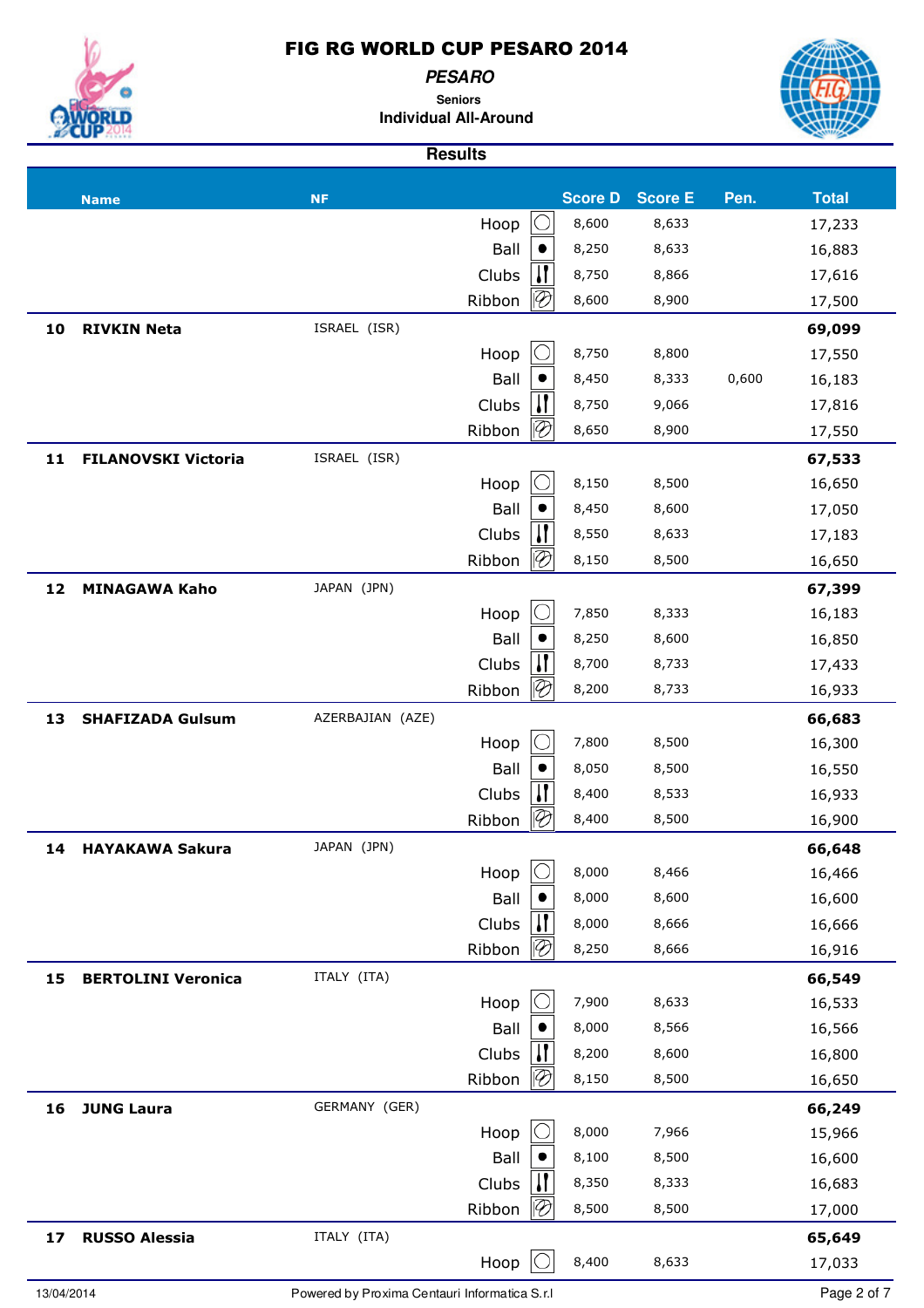**PESARO**

**Seniors Individual All-Around**



|    | <b>Name</b>               | <b>NF</b>           |        |              | <b>Score D</b> | <b>Score E</b> | Pen.  | <b>Total</b> |
|----|---------------------------|---------------------|--------|--------------|----------------|----------------|-------|--------------|
|    |                           |                     | Ball   | $\bullet$    | 7,900          | 8,533          |       | 16,433       |
|    |                           |                     | Clubs  | $\mathbf{I}$ | 7,600          | 8,300          |       | 15,900       |
|    |                           |                     | Ribbon | 10           | 7,950          | 8,333          |       | 16,283       |
| 18 | <b>VLADINOVA Neviana</b>  | BULGARIA (BUL)      |        |              |                |                |       | 65,548       |
|    |                           |                     | Hoop   |              | 8,200          | 8,566          |       | 16,766       |
|    |                           |                     | Ball   |              | 7,400          | 7,933          |       | 15,333       |
|    |                           |                     | Clubs  | И            | 8,250          | 8,333          |       | 16,583       |
|    |                           |                     | Ribbon | ΙB           | 8,300          | 8,566          |       | 16,866       |
| 19 | <b>FILIPOVA Radina</b>    | BULGARIA (BUL)      |        |              |                |                |       | 65,482       |
|    |                           |                     | Hoop   |              | 7,500          | 8,300          |       | 15,800       |
|    |                           |                     | Ball   |              | 8,000          | 8,566          |       | 16,566       |
|    |                           |                     | Clubs  |              | 8,200          | 8,366          |       | 16,566       |
|    |                           |                     | Ribbon | 18           | 8,050          | 8,500          |       | 16,550       |
| 19 | <b>ASHIRBAYEVA Sabina</b> | KAZAKHSTAN (KAZ)    |        |              |                |                |       | 65,482       |
|    |                           |                     | Hoop   |              | 8,150          | 8,433          |       | 16,583       |
|    |                           |                     | Ball   |              | 7,950          | 8,500          |       | 16,450       |
|    |                           |                     | Clubs  |              | 7,400          | 8,366          |       | 15,766       |
|    |                           |                     | Ribbon |              | 8,150          | 8,533          |       | 16,683       |
| 21 | <b>TIKKANEN Jouki</b>     | FINLAND (FIN)       |        |              |                |                |       | 65,298       |
|    |                           |                     | Hoop   |              | 7,950          | 8,000          |       | 15,950       |
|    |                           |                     | Ball   |              | 8,000          | 8,266          |       | 16,266       |
|    |                           |                     | Clubs  |              | 8,250          | 8,366          |       | 16,616       |
|    |                           |                     | Ribbon | 18           | 8,100          | 8,366          |       | 16,466       |
| 22 | <b>ASSYMOVA Aliya</b>     | KAZAKHSTAN (KAZ)    |        |              |                |                |       | 65,248       |
|    |                           |                     | Hoop   |              | 7,900          | 8,466          |       | 16,366       |
|    |                           |                     | Ball   | $\bullet$    | 8,050          | 8,333          |       | 16,383       |
|    |                           |                     | Clubs  |              | 8,050          | 8,233          |       | 16,283       |
|    |                           |                     | Ribbon | 118          | 7,950          | 8,266          |       | 16,216       |
| 23 | <b>VOLKOVA Ekaterina</b>  | FINLAND (FIN)       |        |              |                |                |       | 65,215       |
|    |                           |                     | Hoop   |              | 8,400          | 8,333          |       | 16,733       |
|    |                           |                     | Ball   |              | 7,750          | 8,100          | 0,300 | 15,550       |
|    |                           |                     | Clubs  |              | 7,800          | 8,266          |       | 16,066       |
|    |                           |                     | Ribbon | 118          | 8,400          | 8,466          |       | 16,866       |
| 24 | <b>RUPRECHT Nicol</b>     | AUSTRIA (AUT)       |        |              |                |                |       | 65,048       |
|    |                           |                     | Hoop   |              | 7,950          | 8,400          |       | 16,350       |
|    |                           |                     | Ball   |              | 7,850          | 8,466          |       | 16,316       |
|    |                           |                     | Clubs  |              | 7,450          | 8,366          | 0,050 | 15,766       |
|    |                           |                     | Ribbon | 18           | 8,150          | 8,466          |       | 16,616       |
| 25 | <b>SEREDA Rebecca</b>     | UNITED STATES (USA) |        |              |                |                |       | 64,881       |
|    |                           |                     | Hoop   |              | 7,950          | 7,766          | 0,600 | 15,116       |
|    |                           |                     | Ball   |              | 8,200          | 8,433          |       | 16,633       |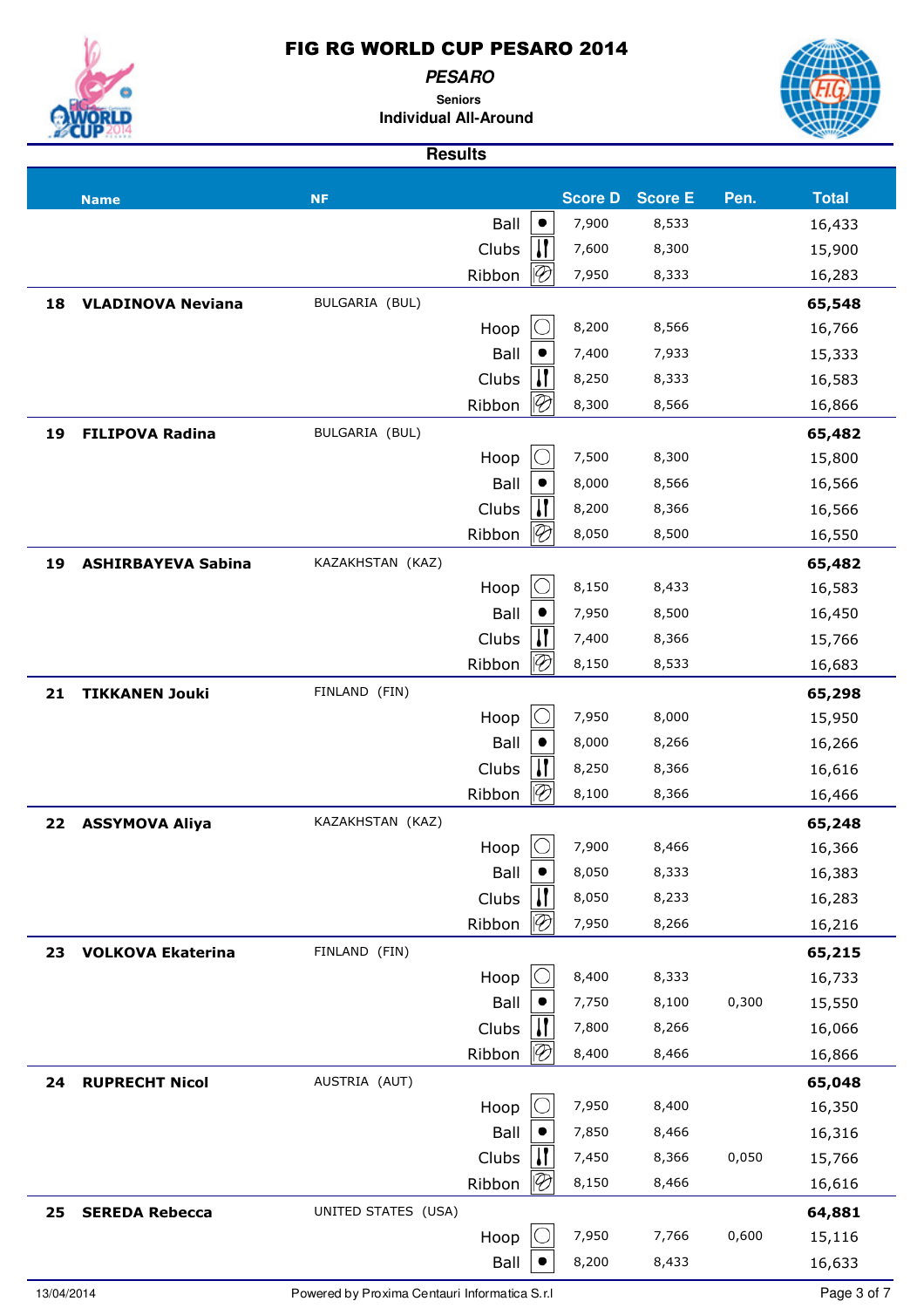

**PESARO Seniors**

**Individual All-Around**



|    | <b>Name</b>                 | <b>NF</b>           |        |                             | <b>Score D</b> | <b>Score E</b> | Pen.  | <b>Total</b> |
|----|-----------------------------|---------------------|--------|-----------------------------|----------------|----------------|-------|--------------|
|    |                             |                     | Clubs  | $\mathbf{u}$                | 8,200          | 8,466          |       | 16,666       |
|    |                             |                     | Ribbon | 10                          | 8,000          | 8,466          |       | 16,466       |
| 26 | <b>KERBER Jasmine</b>       | UNITED STATES (USA) |        |                             |                |                |       | 64,749       |
|    |                             |                     | Hoop   |                             | 8,400          | 8,433          |       | 16,833       |
|    |                             |                     | Ball   |                             | 8,200          | 8,366          |       | 16,566       |
|    |                             |                     | Clubs  | И                           | 7,950          | 8,200          |       | 16,150       |
|    |                             |                     | Ribbon | $\lvert \mathcal{P} \rvert$ | 7,600          | 7,600          |       | 15,200       |
| 27 | <b>BOGDANOVA Viktoria</b>   | ESTONIA (EST)       |        |                             |                |                |       | 64,449       |
|    |                             |                     | Hoop   |                             | 7,650          | 7,933          |       | 15,583       |
|    |                             |                     | Ball   |                             | 7,850          | 8,366          |       | 16,216       |
|    |                             |                     | Clubs  | П                           | 7,800          | 8,300          |       | 16,100       |
|    |                             |                     | Ribbon |                             | 8,150          | 8,400          |       | 16,550       |
| 28 | <b>CZARNIECKA Anna</b>      | POLAND (POL)        |        |                             |                |                |       | 63,798       |
|    |                             |                     | Hoop   |                             | 7,450          | 7,866          |       | 15,316       |
|    |                             |                     | Ball   |                             | 7,550          | 8,200          |       | 15,750       |
|    |                             |                     | Clubs  | И                           | 8,000          | 8,366          |       | 16,366       |
|    |                             |                     | Ribbon | $\overline{\mathscr{C}}$    | 8,000          | 8,366          |       | 16,366       |
| 29 | <b>ALEVROGIANNI Kyriaki</b> | GREECE (GRE)        |        |                             |                |                |       | 63,349       |
|    |                             |                     | Hoop   |                             | 7,400          | 8,000          |       | 15,400       |
|    |                             |                     | Ball   |                             | 7,700          | 8,033          |       | 15,733       |
|    |                             |                     | Clubs  |                             | 7,800          | 8,133          |       | 15,933       |
|    |                             |                     | Ribbon |                             | 7,950          | 8,333          |       | 16,283       |
| 30 | VASS D <sup>3</sup> /4ra    | HUNGARY (HUN)       |        |                             |                |                |       | 62,915       |
|    |                             |                     | Hoop   |                             | 7,800          | 8,433          |       | 16,233       |
|    |                             |                     | Ball   |                             | 7,600          | 7,966          |       | 15,566       |
|    |                             |                     | Clubs  | $\mathbf{I}$                | 7,750          | 7,700          |       | 15,450       |
|    |                             |                     | Ribbon | 11                          | 7,400          | 8,266          |       | 15,666       |
| 31 | <b>HARUTYUNYAN Lilit</b>    | ARMENIA (ARM)       |        |                             |                |                |       | 62,732       |
|    |                             |                     | Hoop   |                             | 8,000          | 8,233          |       | 16,233       |
|    |                             |                     | Ball   |                             | 7,850          | 8,266          |       | 16,116       |
|    |                             |                     | Clubs  |                             | 6,850          | 7,400          | 0,050 | 14,200       |
|    |                             |                     | Ribbon |                             | 8,050          | 8,133          |       | 16,183       |
| 32 | <b>GIM Yun Lee</b>          | KOREA (KOR)         |        |                             |                |                |       | 62,649       |
|    |                             |                     | Hoop   |                             | 8,050          | 7,800          |       | 15,850       |
|    |                             |                     | Ball   |                             | 7,000          | 7,366          |       | 14,366       |
|    |                             |                     | Clubs  |                             | 8,100          | 8,200          |       | 16,300       |
|    |                             |                     | Ribbon |                             | 8,100          | 8,033          |       | 16,133       |
| 33 | <b>CHABOUD Ambre</b>        | FRANCE (FRA)        |        |                             |                |                |       | 62,565       |
|    |                             |                     | Hoop   |                             | 7,850          | 8,166          |       | 16,016       |
|    |                             |                     | Ball   |                             | 7,400          | 8,033          |       | 15,433       |
|    |                             |                     | Clubs  | Ш                           | 7,800          | 7,300          |       | 15,100       |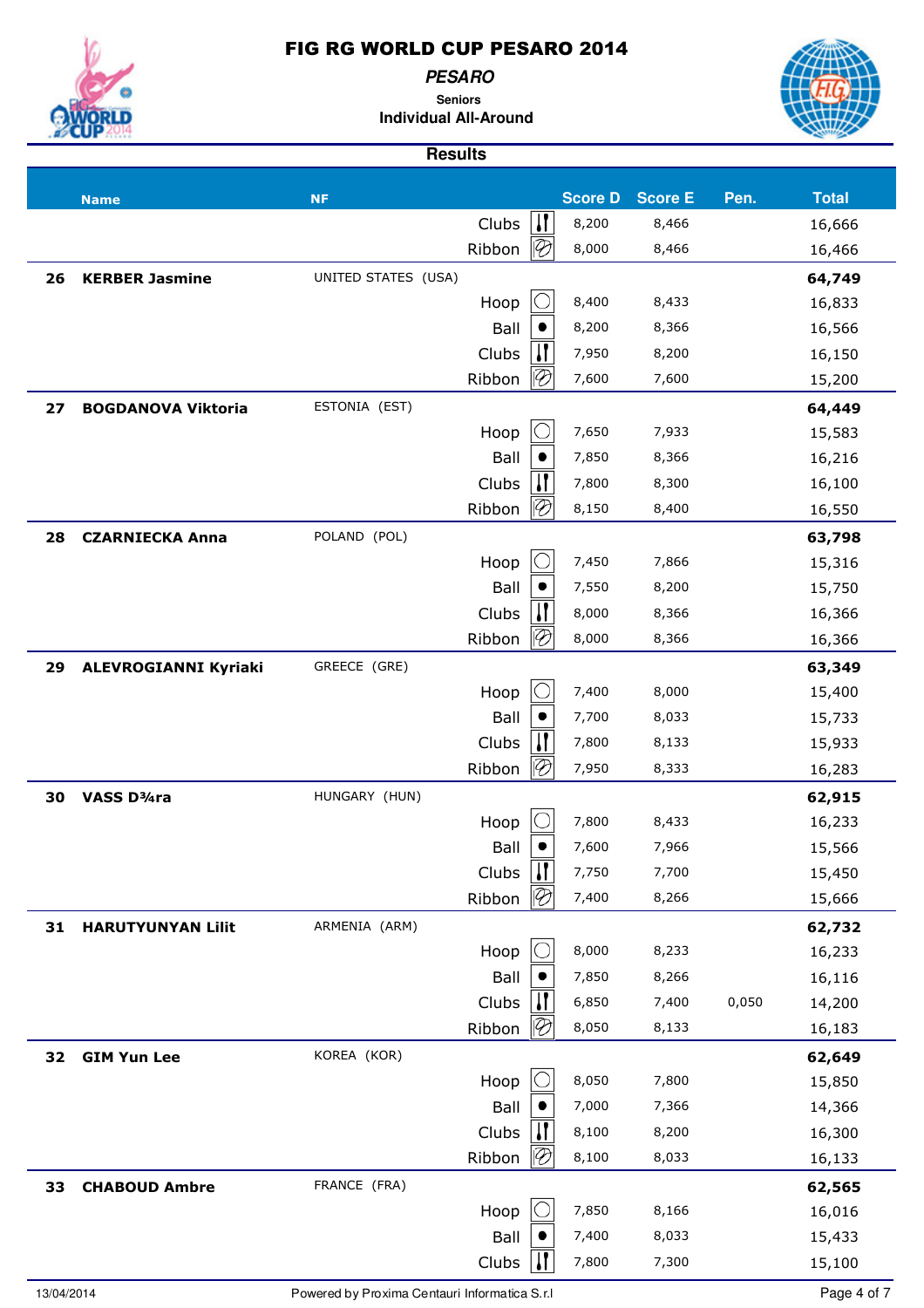**PESARO Seniors**

**Individual All-Around**



|    | <b>Name</b>                 | <b>NF</b>                  |        |                             | <b>Score D</b> | <b>Score E</b> | Pen.  | <b>Total</b> |
|----|-----------------------------|----------------------------|--------|-----------------------------|----------------|----------------|-------|--------------|
|    |                             |                            | Ribbon | $ {\mathcal{D}}$            | 7,850          | 8,166          |       | 16,016       |
| 34 | <b>KIEVCZYNSKI Angelica</b> | BRAZIL (BRA)               |        |                             |                |                |       | 61,916       |
|    |                             |                            | Hoop   |                             | 7,450          | 7,400          | 0,300 | 14,550       |
|    |                             |                            | Ball   |                             | 7,200          | 7,633          |       | 14,833       |
|    |                             |                            | Clubs  |                             | 8,000          | 8,133          |       | 16,133       |
|    |                             |                            | Ribbon | $\lvert \mathscr{C} \rvert$ | 8,100          | 8,300          |       | 16,400       |
| 35 | <b>MULMINA Anastasiia</b>   | UKRAINE (UKR)              |        |                             |                |                |       | 61,899       |
|    |                             |                            | Hoop   |                             | 6,550          | 7,466          |       | 14,016       |
|    |                             |                            | Ball   |                             | 7,350          | 8,000          |       | 15,350       |
|    |                             |                            | Clubs  |                             | 7,900          | 8,100          |       | 16,000       |
|    |                             |                            | Ribbon | $\lvert \mathcal{C} \rvert$ | 8,300          | 8,233          |       | 16,533       |
| 36 | <b>SEBKOVA Anna</b>         | CZECH REPUBLIC (CZE)       |        |                             |                |                |       | 61,865       |
|    |                             |                            | Hoop   |                             | 7,600          | 7,733          |       | 15,333       |
|    |                             |                            | Ball   |                             | 7,700          | 7,766          |       | 15,466       |
|    |                             |                            | Clubs  |                             | 7,400          | 7,733          |       | 15,133       |
|    |                             |                            | Ribbon | $\mathcal{\mathcal{P}}$     | 7,900          | 8,033          |       | 15,933       |
| 37 | <b>CASTILLO GALINDO Rut</b> | MEXICO (MEX)               |        |                             |                |                |       | 60,783       |
|    |                             |                            | Hoop   |                             | 7,700          | 8,100          |       | 15,800       |
|    |                             |                            | Ball   |                             | 7,000          | 7,600          |       | 14,600       |
|    |                             |                            | Clubs  |                             | 7,500          | 7,800          |       | 15,300       |
|    |                             |                            | Ribbon | $\lvert \mathcal{P} \rvert$ | 7,350          | 7,733          |       | 15,083       |
| 38 | <b>KWAN Dict Weng, Amy</b>  | MALAYSIA (MAS)             |        |                             |                |                |       | 59,882       |
|    |                             |                            | Hoop   |                             | 7,600          | 7,966          |       | 15,566       |
|    |                             |                            | Ball   |                             | 6,650          | 8,200          |       | 14,850       |
|    |                             |                            | Clubs  |                             | 6,850          | 7,766          |       | 14,616       |
|    |                             |                            | Ribbon | $\overline{\mathscr{D}}$    | 7,350          | 7,500          |       | 14,850       |
| 39 | <b>KRATOCHWILL Spela</b>    | SLOVENIA (SLO)             |        |                             |                |                |       | 59,565       |
|    |                             |                            | Hoop   |                             | 7,400          | 8,100          |       | 15,500       |
|    |                             |                            | Ball   |                             | 6,900          | 8,066          |       | 14,966       |
|    |                             |                            | Clubs  |                             | 7,100          | 7,633          |       | 14,733       |
|    |                             |                            | Ribbon | 10                          | 7,000          | 7,366          |       | 14,366       |
| 40 | <b>KUSEM Zeinep</b>         | TURKEY (TUR)               |        |                             |                |                |       | 59,465       |
|    |                             |                            | Hoop   |                             | 7,000          | 8,066          |       | 15,066       |
|    |                             |                            | Ball   |                             | 6,550          | 8,233          |       | 14,783       |
|    |                             |                            | Clubs  | $\lvert \mathcal{P} \rvert$ | 6,800          | 8,066          |       | 14,866       |
|    |                             |                            | Ribbon |                             | 6,650          | 8,100          |       | 14,750       |
| 41 | <b>JONES Francesca</b>      | <b>GREAT BRITAIN (GBR)</b> |        |                             |                |                |       | 59,116       |
|    |                             |                            | Hoop   |                             | 7,050          | 7,600          |       | 14,650       |
|    |                             |                            | Ball   |                             | 7,000          | 7,966          |       | 14,966       |
|    |                             |                            | Clubs  |                             | 6,550          | 7,500          |       | 14,050       |
|    |                             |                            | Ribbon | 19                          | 7,450          | 8,000          |       | 15,450       |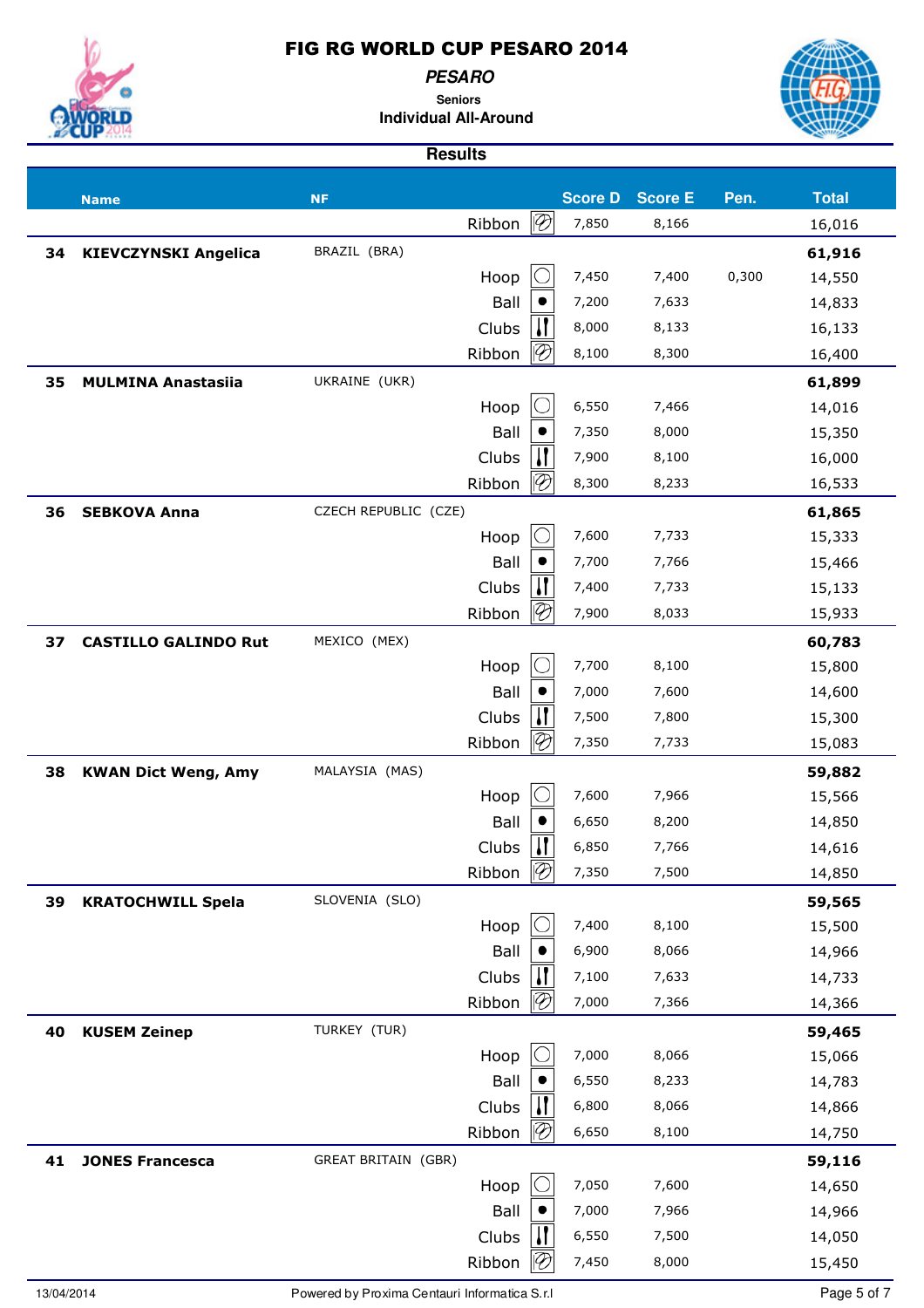**PESARO**



**Seniors Individual All-Around**



|            | <b>Name</b>                   | <b>NF</b>                                     |              |      | <b>Score D</b> | <b>Score E</b> | Pen.  | <b>Total</b>     |
|------------|-------------------------------|-----------------------------------------------|--------------|------|----------------|----------------|-------|------------------|
| 42         | <b>MILACIC Milena</b>         | SERBIA (SRB)                                  |              |      |                |                |       | 56,849           |
|            |                               |                                               | Hoop         |      | 6,300          | 7,200          |       | 13,500           |
|            |                               |                                               | Ball         |      | 7,600          | 7,566          |       | 15,166           |
|            |                               |                                               | Clubs        |      | 7,200          | 7,300          |       | 14,500           |
|            |                               |                                               | Ribbon       | 1192 | 6,550          | 7,433          | 0,300 | 13,683           |
| 43         | <b>NIKITINA Sofija</b>        | LATVIA (LAT)                                  |              |      |                |                |       | 55,482           |
|            |                               |                                               | Hoop         |      | 6,900          | 7,633          |       | 14,533           |
|            |                               |                                               | Ball         |      | 5,800          | 7,466          |       | 13,266           |
|            |                               |                                               | Clubs        |      | 5,800          | 7,633          |       | 13,433           |
|            |                               |                                               | Ribbon       |      | 6,850          | 7,500          | 0,100 | 14,250           |
| 44         | <b>DOMINGUES TÔnia</b>        | PORTUGAL (POR)                                |              |      |                |                |       | 54,815           |
|            |                               |                                               | Hoop         |      | 6,150          | 7,633          |       | 13,783           |
|            |                               |                                               | Ball         |      | 6,450          | 7,566          |       | 14,016           |
|            |                               |                                               | Clubs        |      | 5,800          | 7,533          |       | 13,333           |
|            |                               |                                               | Ribbon       |      | 6,050          | 7,633          |       | 13,683           |
| 45         | <b>BOROCZ Bianka</b>          | HUNGARY (HUN)                                 |              |      |                |                |       | 54,499           |
|            |                               |                                               | Hoop         |      | 6,450          | 7,800          |       | 14,250           |
|            |                               |                                               | Ball         |      | 6,600          | 7,266          |       | 13,866           |
|            |                               |                                               | Clubs        |      | 5,500          | 6,833          |       | 12,333           |
|            |                               |                                               | Ribbon       |      | 6,250          | 7,800          |       | 14,050           |
| 46         | <b>JANUSA Natalija</b>        | LATVIA (LAT)                                  |              |      |                |                |       | 54,448           |
|            |                               |                                               | Hoop         |      | 6,350          | 7,566          |       | 13,916           |
|            |                               |                                               | Ball         |      | 5,400          | 7,533          |       | 12,933           |
|            |                               |                                               | Clubs        |      | 6,000          | 7,566          |       | 13,566           |
|            |                               |                                               | Ribbon       |      | 6,400          | 7,633          |       | 14,033           |
| 47         | <b>CASTIGLIONI Lucia</b>      | SAN MARINO (SMR)                              |              |      |                |                |       | 52,099           |
|            |                               |                                               | Hoop         |      | 5,850          | 7,633          |       | 13,483           |
|            |                               |                                               | Ball         |      | 4,950          | 7,300          |       | 12,250           |
|            |                               |                                               | Clubs        |      | 5,850          | 7,333          |       | 13,183           |
|            |                               |                                               | Ribbon       |      | 5,950          | 7,233          |       | 13,183           |
| 48         | <b>GALLEGOS BARRERA Cindy</b> | MEXICO (MEX)                                  |              |      |                |                |       | 50,665           |
|            |                               |                                               | Hoop         |      | 5,500          | 7,666          |       | 13,166           |
|            |                               |                                               | Ball         |      | 6,050          | 7,000          |       | 13,050           |
|            |                               |                                               | Clubs        |      | 5,100          | 5,633          | 0,300 | 10,433           |
|            |                               |                                               | Ribbon       |      | 6,550          | 7,466          |       | 14,016           |
| 49         | <b>PETTERSSON Cassandra</b>   | SWEDEN (SWE)                                  |              |      |                |                |       | 49,682           |
|            |                               |                                               | Hoop<br>Ball |      | 5,650<br>5,300 | 7,366<br>7,066 | 0,100 | 13,016           |
|            |                               |                                               | Clubs        |      | 5,300          | 7,000          |       | 12,266<br>12,300 |
|            |                               |                                               | Ribbon       |      | 4,900          | 7,200          |       | 12,100           |
|            |                               |                                               |              |      |                |                |       |                  |
| 50         | <b>BOONE Paulien</b>          | BELGIUM (BEL)                                 |              |      |                |                |       | 49,515           |
| 13/04/2014 |                               | Powered by Proxima Centauri Informatica S.r.I |              |      |                |                |       | Page 6 of 7      |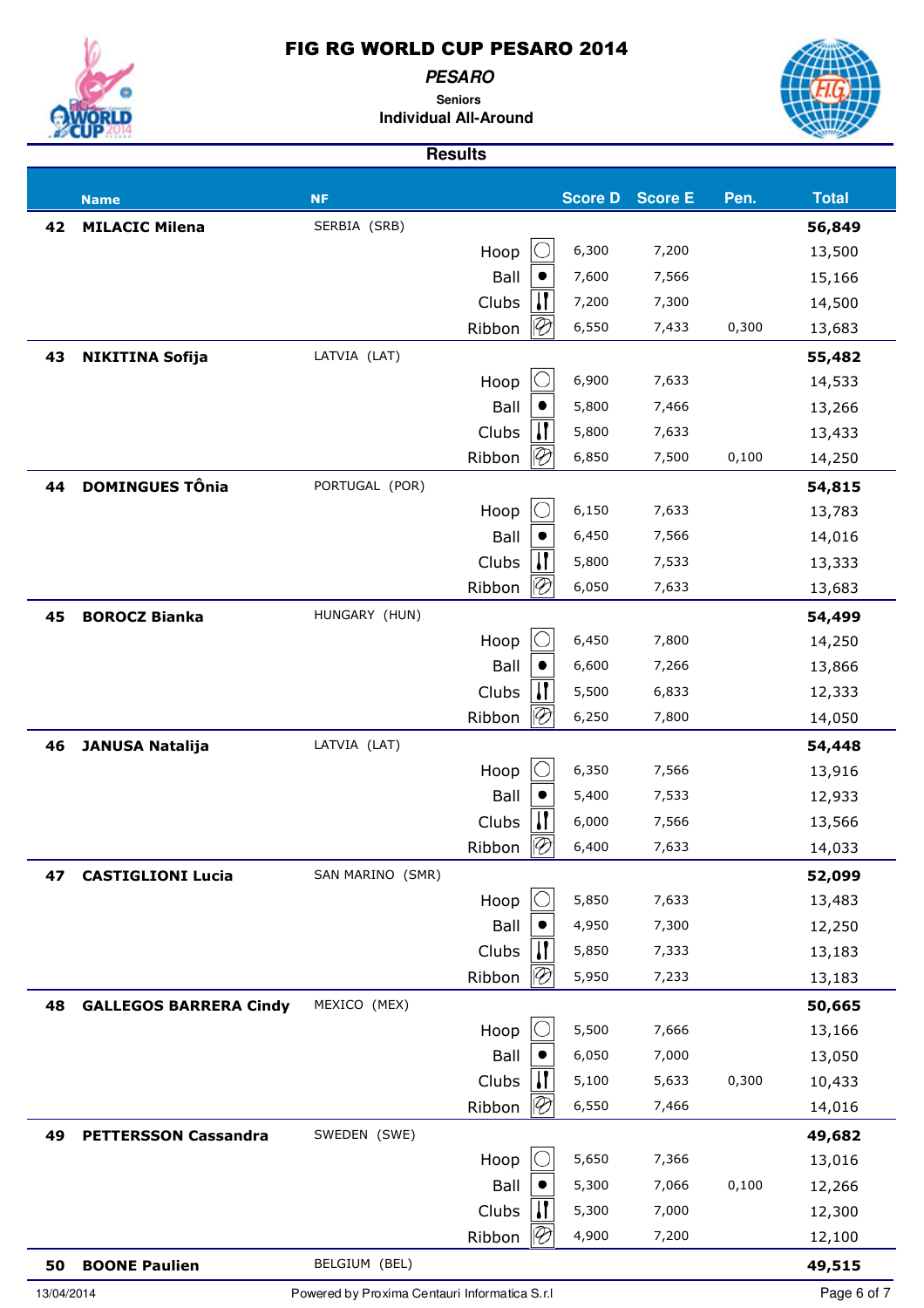**PESARO**

**Seniors Individual All-Around**



| <b>Name</b> | <b>NF</b> |                         |       | <b>Score D</b> Score E | Pen. | <b>Total</b> |
|-------------|-----------|-------------------------|-------|------------------------|------|--------------|
|             |           | Hoop                    | 4,950 | 6,900                  |      | 11,850       |
|             |           | Ball                    | 5,400 | 7,266                  |      | 12,666       |
|             |           | $\blacksquare$<br>Clubs | 5,450 | 7,133                  |      | 12,583       |
|             |           | $\mathcal{P}$<br>Ribbon | 5,350 | 7,066                  |      | 12,416       |
|             |           |                         |       |                        |      |              |

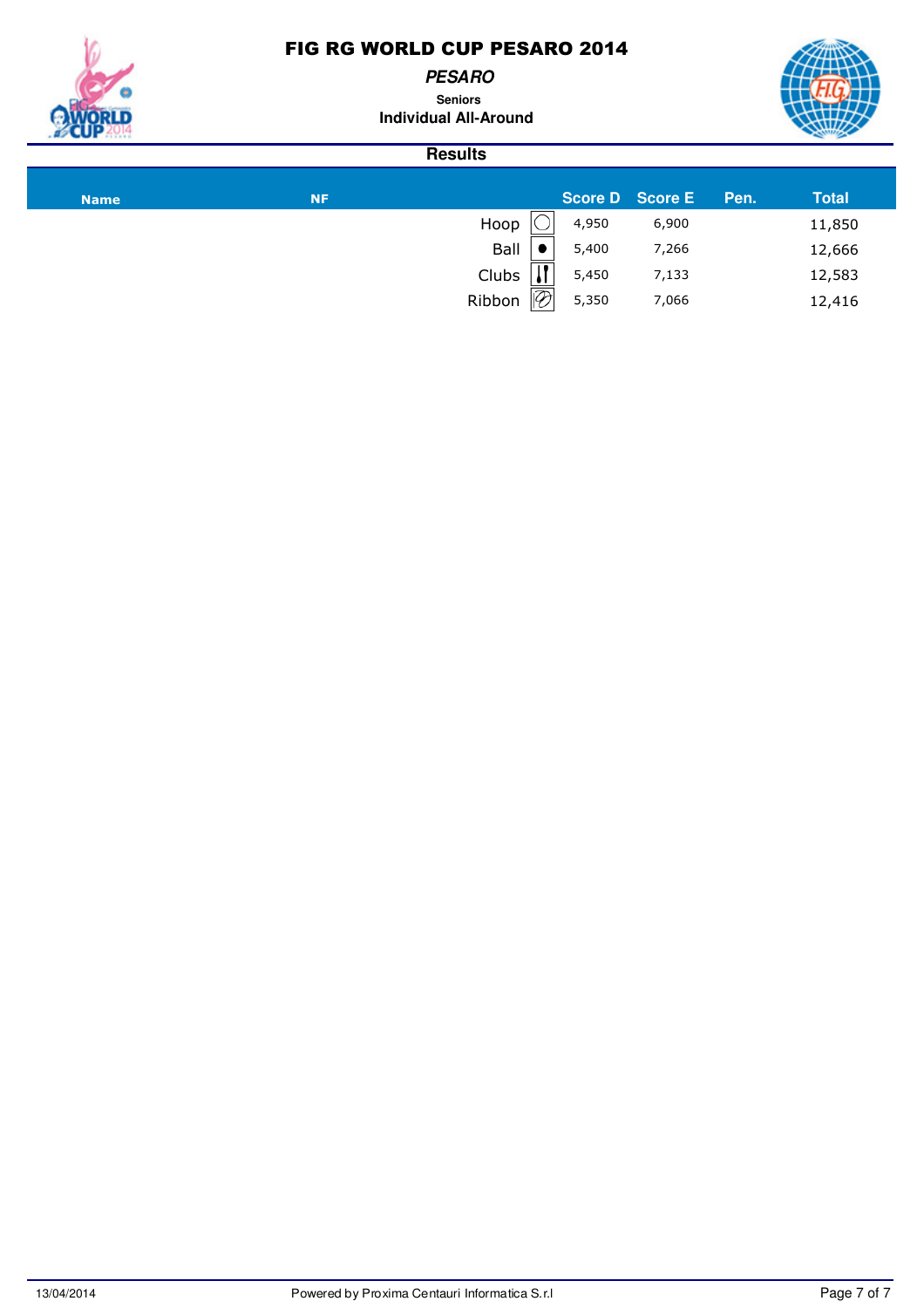

**PESARO**

**Juniors**



**Name**

| NF:<br><b>RUS</b><br><b>RUSSIA</b><br>1               |                                       | Score D Score E |                | Pen. | <b>Total</b><br>99,282 |
|-------------------------------------------------------|---------------------------------------|-----------------|----------------|------|------------------------|
| <b>BRAVIKOVA Yulia</b>                                |                                       | 7,700           | 9,000          |      | 16,700                 |
| <b>BRAVIKOVA Yulia</b>                                | $\overline{\varnothing}$              | 7,550           | 9,133          |      | 16,683                 |
| <b>BRAVIKOVA Yulia</b>                                | $\mathbf{I}$                          | 7,500           | 9,133          |      | 16,633                 |
| <b>KUZNETSOVA Karina</b>                              | $\overline{\bigcirc}$                 | 7,600           | 9,000          |      | 16,600                 |
| <b>ANNENKOVA Irina</b>                                |                                       | 7,500           | 8,866          |      | 16,366                 |
| <b>ANNENKOVA Irina</b>                                | $\overline{\mathscr{D}}$              | 7,500           | 8,800          |      | 16,300                 |
| <b>BRAVIKOVA Yulia</b>                                | O                                     | 7,200           | 8,966          |      | $16, 166*$             |
| <b>KUZNETSOVA Karina</b>                              | $\overline{\mathbf{u}}$               | 6,050           | 8,466          |      | $14,516*$              |
| $\overline{2}$<br>NF:<br><b>BLR</b><br><b>BELARUS</b> |                                       | Score D Score E |                | Pen. | <b>Total</b>           |
|                                                       |                                       |                 |                |      | 95,349                 |
| <b>MANAKHAVA Stefaniya-Sofiya</b>                     | $\overline{\mathcal{D}}$              | 7,400           | 8,900          |      | 16,300                 |
| <b>TRUBACH Marvia</b>                                 | $\overline{\mathbf{u}}$               | 7,350           | 8,866          |      | 16,216                 |
| <b>MANAKHAVA Stefaniya-Sofiya</b>                     |                                       | 7,150           | 8,900          |      | 16,050                 |
| <b>RYBAKOVA Anastasiva</b>                            | $\overline{\mathscr{D}}$              | 7,250           | 8,800          |      | 16,050                 |
| <b>TRUBACH Maryia</b>                                 |                                       | 7,100           | 8,900          |      | 16,000                 |
| <b>TRUBACH Maryia</b>                                 |                                       | 6,900           | 7,833          |      | 14,733                 |
| <b>RYBAKOVA Anastasiva</b>                            | $\mathbf{I}$                          | 6,500           | 8,166          |      | 14,666 *               |
| <b>MANAKHAVA Stefaniva-Sofiva</b>                     | $\bullet$                             | 6,400           | 8,100          |      | 14,500 *               |
|                                                       |                                       |                 |                |      |                        |
| <b>UNITED STATES</b><br>3<br>NF:<br><b>USA</b>        |                                       | Score D Score E |                | Pen. | <b>Total</b>           |
| <b>ZENG Laura</b>                                     |                                       |                 |                |      | 92,231                 |
| <b>ZENG Laura</b>                                     | $\mathbf{H}$                          | 7,350           | 8,566          |      | 15,916                 |
| <b>ZENG Laura</b>                                     |                                       | 7,250<br>7,150  | 8,566<br>8,500 |      | 15,816                 |
| <b>ZENG Laura</b>                                     | $\overline{\varnothing}$<br>$\bullet$ | 7,250           | 8,233          |      | 15,650<br>15,483       |
| <b>FEELEY Camila</b>                                  |                                       | 6,450           | 8,266          |      | 14,716                 |
| <b>FEELEY Camila</b>                                  |                                       | 6,450           | 8,200          |      | 14,650                 |
| <b>FEELEY Camila</b>                                  | $\overline{\mathscr{C}}$              | 6,550           | 7,500          |      | 14,050 *               |
| <b>FEELEY Camila</b>                                  |                                       | 5,850           | 7,833          |      | 13,683 *               |
|                                                       | И                                     |                 |                |      |                        |
| <b>ITALY</b><br>NF:<br><b>ITA</b><br>$\overline{4}$   |                                       | Score D Score E |                | Pen. | <b>Total</b><br>91,031 |
| <b>CICCONCELLI Letizia</b>                            | $\overline{\mathscr{D}}$              | 6,800           | 8,533          |      | 15,333                 |
| <b>MALAVASI Arianna</b>                               | $\overline{\vartheta}$                | 6,650           | 8,600          |      | 15,250                 |
| <b>PARRINI Ginevra</b>                                | O                                     | 6,700           | 8,533          |      | 15,233                 |
| <b>CICCONCELLI Letizia</b>                            |                                       | 6,800           | 8,366          |      | 15,166                 |
| <b>MALAVASI Arianna</b>                               | П                                     | 6,600           | 8,533          |      | 15,133                 |
| <b>MALAVASI Arianna</b>                               | О                                     | 6,350           | 8,566          |      | 14,916                 |
| <b>PARRINI Ginevra</b>                                | П                                     | 6,200           | 8,333          |      | 14,533 *               |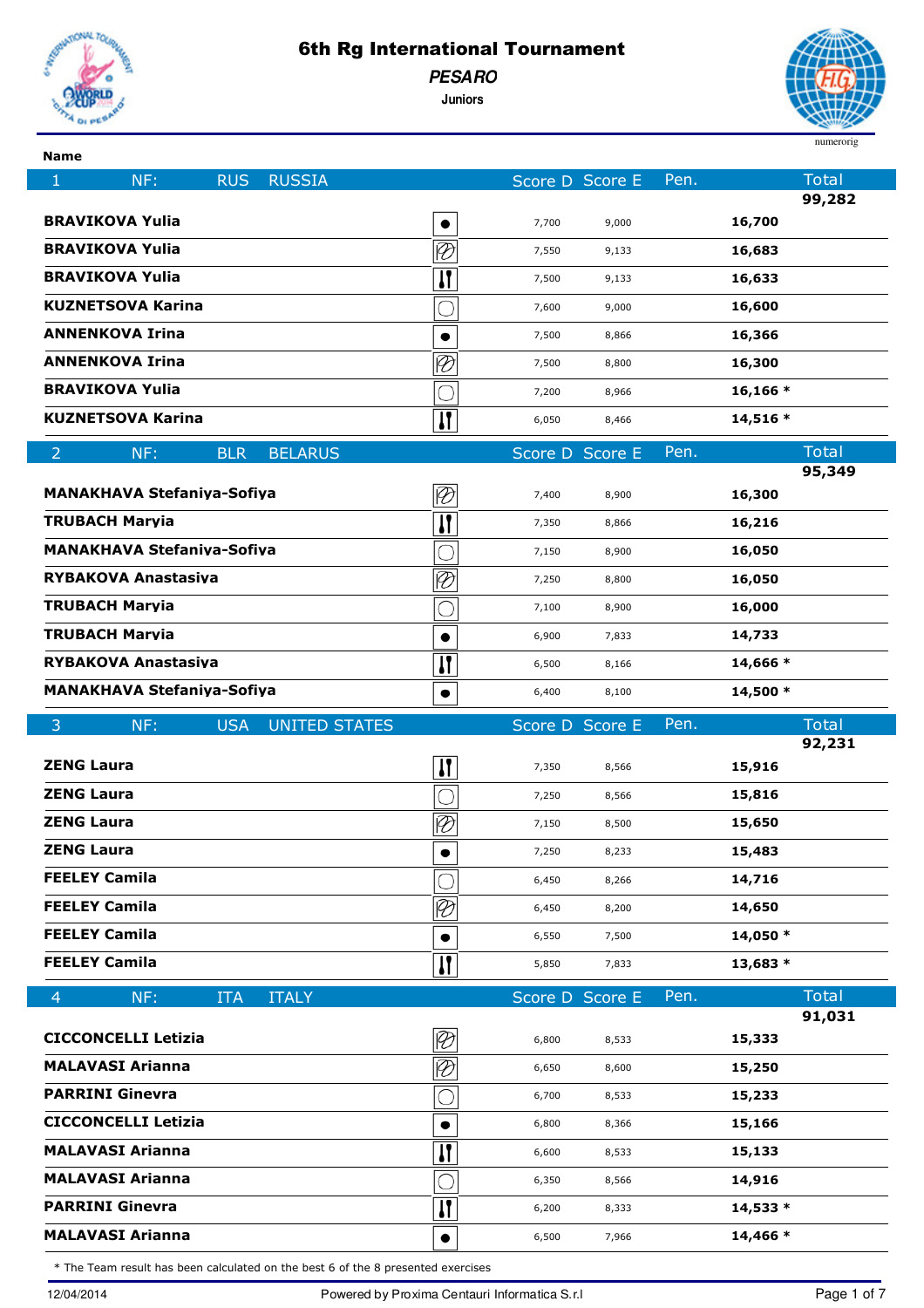

**Name**

### 6th Rg International Tournament

**PESARO**

5 NF: AZE AZERBAJIAN Score D Score E Pen. Total

**Juniors**



**90,099**

**88,965**

**88,665**

**87,065**

|                                                                                  |                 |                             |                 |       |      |                      | 90,09                 |
|----------------------------------------------------------------------------------|-----------------|-----------------------------|-----------------|-------|------|----------------------|-----------------------|
| ISMAILOVA Zulevkha                                                               |                 | 11                          | 6,650           | 8,633 |      | 15,283               |                       |
| PIRIYEVA Zhala                                                                   |                 |                             | 7,100           | 8,100 |      | 15,200               |                       |
| ISMAILOVA Zulevkha                                                               |                 | $\lvert \mathcal{D} \rvert$ | 6,800           | 8,366 |      | 15,166               |                       |
| PIRIYEVA Zhala                                                                   |                 | $\mathbf{I}$                | 6,450           | 8,500 |      | 14,950               |                       |
| PIRIYEVA Zhala                                                                   |                 |                             | 6,550           | 8,300 |      | 14,850               |                       |
| ISMAILOVA Zulevkha                                                               |                 |                             | 6,450           | 8,200 |      | 14,650               |                       |
| ISMAILOVA Zuleykha                                                               |                 |                             | 6,300           | 8,066 |      | 14,366 *             |                       |
| PIRIYEVA Zhala                                                                   |                 | $\overline{\mathcal{P}}$    | 5,500           | 8,000 |      | $13,500*$            |                       |
| <b>ISR</b><br>6<br>NF:                                                           | <b>ISRAEL</b>   |                             | Score D Score E |       | Pen. |                      | <b>Total</b>          |
| <b>ASHRAM Linov</b>                                                              |                 | Ш                           | 7,300           | 8,333 |      | 15,633               | 88,96                 |
| <b>ASHRAM Linov</b>                                                              |                 |                             | 7,300           | 8,166 |      | 15,466               |                       |
| <b>ASHRAM Linov</b>                                                              |                 |                             |                 |       |      | 14,950               |                       |
| <b>LEVI Lea</b>                                                                  |                 | $\mathbf{I}$                | 6,650           | 8,300 |      | 14,666               |                       |
| <b>ASHRAM Linov</b>                                                              |                 |                             | 6,500           | 8,166 |      | 14,350               |                       |
| <b>LEVI Lea</b>                                                                  |                 | $\oslash$                   | 6,350           | 8,000 |      |                      |                       |
| <b>OFIR Davan</b>                                                                |                 |                             | 6,100           | 7,800 |      | 13,900               |                       |
| <b>OFIR Davan</b>                                                                |                 |                             | 5,500           | 7,566 |      | 13,066 *<br>12,333 * |                       |
|                                                                                  |                 | $\overline{\mathcal{D}}$    | 4,700           | 7,633 |      |                      |                       |
| $\overline{7}$<br><b>BUL</b><br>NF:                                              | <b>BULGARIA</b> |                             | Score D Score E |       | Pen. |                      | <b>Total</b><br>88,66 |
| <b>MARINOVA Katerina</b>                                                         |                 | $\overline{\varnothing}$    | 6,900           | 8,500 |      | 15,400               |                       |
| IVANOVA Asva                                                                     |                 | $\overline{\mathcal{P}}$    | 6,550           | 8,266 |      | 14,816               |                       |
| <b>MARINOVA Katerina</b>                                                         |                 | IJ                          | 6,550           | 8,166 |      | 14,716               |                       |
| <b>MARINOVA Katerina</b>                                                         |                 |                             | 6,150           | 8,500 |      | 14,650               |                       |
| <b>MARINOVA Katerina</b>                                                         |                 |                             | 6,500           | 8,100 |      | 14,600               |                       |
| <b>IVANOVA Asva</b>                                                              |                 |                             | 6,250           | 8,233 |      | 14,483               |                       |
| IVANOVA Asva                                                                     |                 | 11                          | 6,100           | 8,300 |      | 14,400 *             |                       |
| <b>IVANOVA Asva</b>                                                              |                 | $\bullet$                   | 5,800           | 7,633 |      | $13,433*$            |                       |
| 8<br>NF:<br><b>ITA</b>                                                           | <b>ITALY</b>    |                             | Score D Score E |       | Pen. |                      | <b>Total</b>          |
| VILUCCHI Maria                                                                   |                 | П                           | 6,450           | 8,500 |      | 14,950               | 87,06                 |
| <b>VIOLANTE Carlotta</b>                                                         |                 | П                           | 6,250           | 8,433 |      | 14,683               |                       |
| <b>VILUCCHI Maria</b>                                                            |                 |                             | 6,300           | 8,233 |      | 14,533               |                       |
| <b>TORNATORE Beatrice</b>                                                        |                 |                             | 6,300           | 8,200 |      | 14,500               |                       |
| <b>VIOLANTE Carlotta</b>                                                         |                 | $\overline{\varnothing}$    | 6,150           | 8,166 |      | 14,316               |                       |
| <b>VIOLANTE Carlotta</b>                                                         |                 |                             | 6,250           | 7,833 |      | 14,083               |                       |
| <b>TORNATORE Beatrice</b>                                                        |                 |                             | 6,200           | 7,666 |      | 13,866 *             |                       |
| <b>VILUCCHI Maria</b>                                                            |                 | $\overline{\mathcal{P}}$    | 6,050           | 7,500 |      | 13,550 *             |                       |
| * The Team result has been calculated on the best 6 of the 8 presented exercises |                 |                             |                 |       |      |                      |                       |
|                                                                                  |                 |                             |                 |       |      |                      |                       |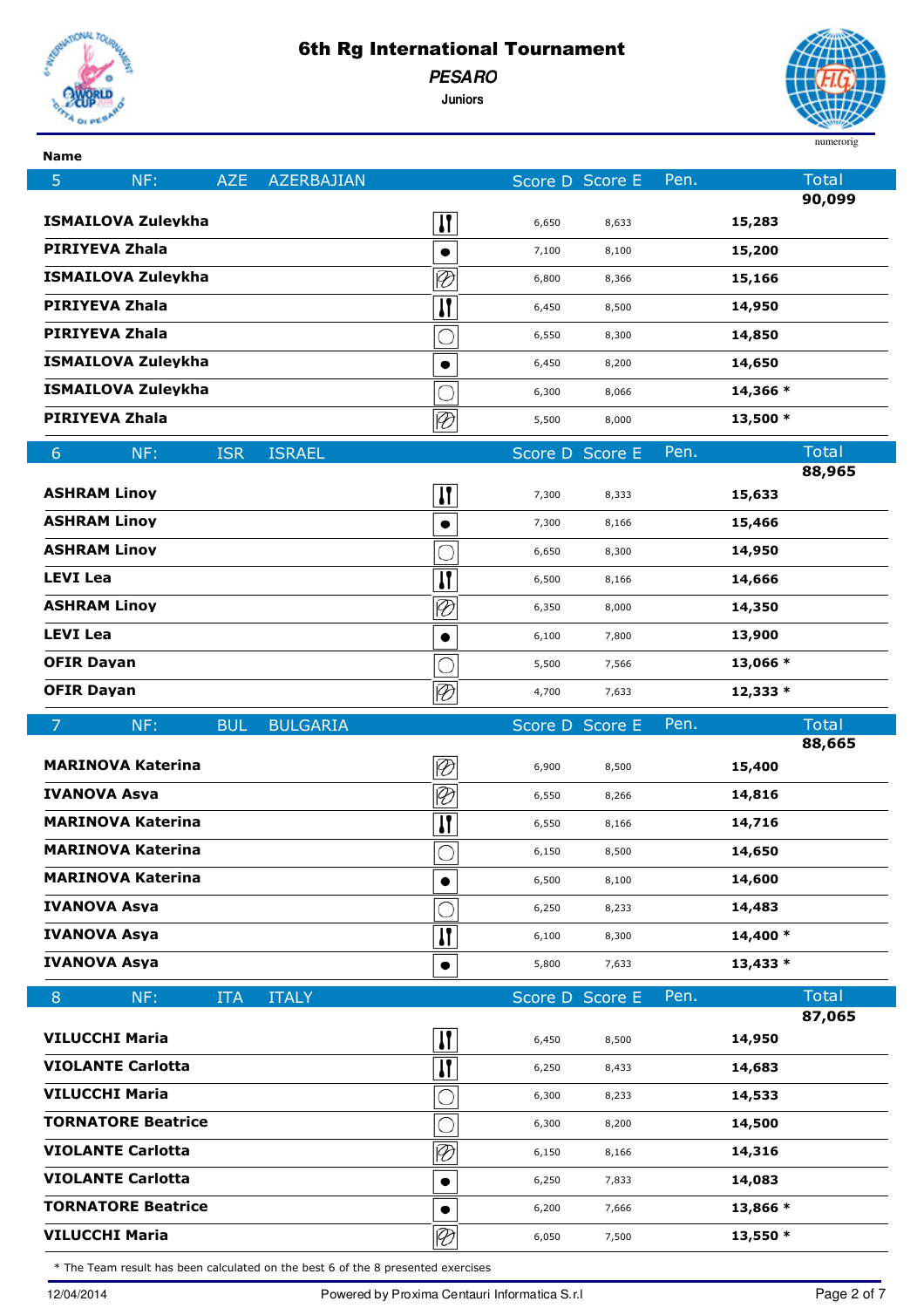

**PESARO**

**Juniors**



| <b>Name</b>            |                                                    |            |                |                          |                 |                |      |                        |
|------------------------|----------------------------------------------------|------------|----------------|--------------------------|-----------------|----------------|------|------------------------|
| 9                      | NF:                                                | <b>GRE</b> | <b>GREECE</b>  |                          | Score D Score E |                | Pen. | <b>Total</b>           |
| <b>KELAIDITI Eleni</b> |                                                    |            |                |                          |                 |                |      | 86,565<br>15,333       |
| <b>KELAIDITI Eleni</b> |                                                    |            |                | И                        | 7,000           | 8,333          |      | 14,866                 |
| <b>KELAIDITI Eleni</b> |                                                    |            |                | $\bullet$                | 6,800           | 8,066          |      | 14,633                 |
| <b>MARTHA Georgia</b>  |                                                    |            |                | $\overline{\varnothing}$ | 6,600<br>6,450  | 8,033<br>8,000 |      | 14,450                 |
| <b>MARTHA Georgia</b>  |                                                    |            |                | С                        | 5,950           | 8,033          |      | 13,983                 |
| <b>KOZMA Anastasia</b> |                                                    |            |                | П                        | 5,600           | 7,700          |      | 13,300                 |
| <b>MARTHA Georgia</b>  |                                                    |            |                | $\bullet$                | 5,450           | 7,733          |      | $13,183*$              |
| <b>KOZMA Anastasia</b> |                                                    |            |                | $\oslash$                | 5,250           | 7,433          |      | $12,683*$              |
|                        |                                                    |            |                |                          |                 |                |      |                        |
| 10                     | NF:                                                | <b>HUN</b> | <b>HUNGARY</b> |                          | Score D Score E |                | Pen. | <b>Total</b><br>84,865 |
| <b>KIS Alexandra</b>   |                                                    |            |                | ٠                        | 6,100           | 8,400          |      | 14,500                 |
| <b>KIS Alexandra</b>   |                                                    |            |                | $\mathbf{I}$             | 6,100           | 8,133          |      | 14,233                 |
| <b>SZAKALY Borbala</b> |                                                    |            |                | П                        | 6,150           | 8,000          |      | 14,150                 |
| <b>SZAKALY Borbala</b> |                                                    |            |                |                          | 6,100           | 8,033          |      | 14,133                 |
| <b>VARAY Mira</b>      |                                                    |            |                | O                        | 5,900           | 8,133          |      | 14,033                 |
| <b>VARAY Mira</b>      |                                                    |            |                | $\overline{\varnothing}$ | 6,050           | 7,766          |      | 13,816                 |
| <b>PIGNICZKI Fanni</b> |                                                    |            |                | $\overline{\varnothing}$ | 5,700           | 7,800          |      | $13,500*$              |
| <b>PIGNICZKI Fanni</b> |                                                    |            |                | $\bullet$                | 5,900           | 7,200          |      | $13,100*$              |
|                        |                                                    |            |                |                          |                 |                |      |                        |
| 11                     | NF:                                                | <b>FRA</b> | <b>FRANCE</b>  |                          | Score D Score E |                | Pen. | <b>Total</b>           |
|                        |                                                    |            |                |                          |                 |                |      | 84,281                 |
| <b>AY Camille</b>      |                                                    |            |                | О                        | 6,150           | 8,200          |      | 14,350                 |
| <b>DELENA Clara</b>    |                                                    |            |                | П                        | 6,250           | 8,000          |      | 14,250                 |
| <b>JOVENIN Axelle</b>  |                                                    |            |                | $\overline{\varnothing}$ | 6,100           | 8,066          |      | 14,166                 |
| <b>AY Camille</b>      |                                                    |            |                | $\overline{\varnothing}$ | 6,000           | 8,133          |      | 14,133                 |
| <b>AY Camille</b>      |                                                    |            |                | $\bullet$                | 6,050           | 7,666          |      | 13,716                 |
| <b>AY Camille</b>      |                                                    |            |                | П                        | 5,900           | 7,766          |      | 13,666                 |
| <b>JOVENIN Axelle</b>  |                                                    |            |                |                          | 5,600           | 7,800          |      | 13,400 *               |
| <b>DELENA Clara</b>    |                                                    |            |                |                          | 5,700           | 7,600          |      | 13,300 *               |
| 12                     | NF:                                                | POL:       | <b>POLAND</b>  |                          | Score D Score E |                | Pen. | <b>Total</b>           |
|                        |                                                    |            |                |                          |                 |                |      | 83,698                 |
|                        | <b>KOSOULIEVA Angelika</b>                         |            |                | Ø                        | 6,150           | 8,266          |      | 14,416                 |
|                        | <b>KOSOULIEVA Angelika</b>                         |            |                | П                        | 6,200           | 8,000          |      | 14,200                 |
| <b>KOZIOL Natalia</b>  |                                                    |            |                | $\overline{\varnothing}$ | 6,000           | 7,966          |      | 13,966                 |
| <b>KOZIOL Natalia</b>  |                                                    |            |                | И                        | 6,050           | 7,900          |      | 13,950                 |
|                        | <b>KOSOULIEVA Angelika</b>                         |            |                |                          | 5,800           | 8,066          |      | 13,866                 |
|                        | <b>WISNIEWSKA Julia</b>                            |            |                |                          | 5,300           | 8,000          |      | 13,300                 |
|                        | <b>WISNIEWSKA Julia</b><br><b>PIJANOWSKA Sonia</b> |            |                | $\bullet$<br>$\bullet$   | 5,650<br>5,350  | 7,633<br>7,566 |      | $13,283*$<br>12,916 *  |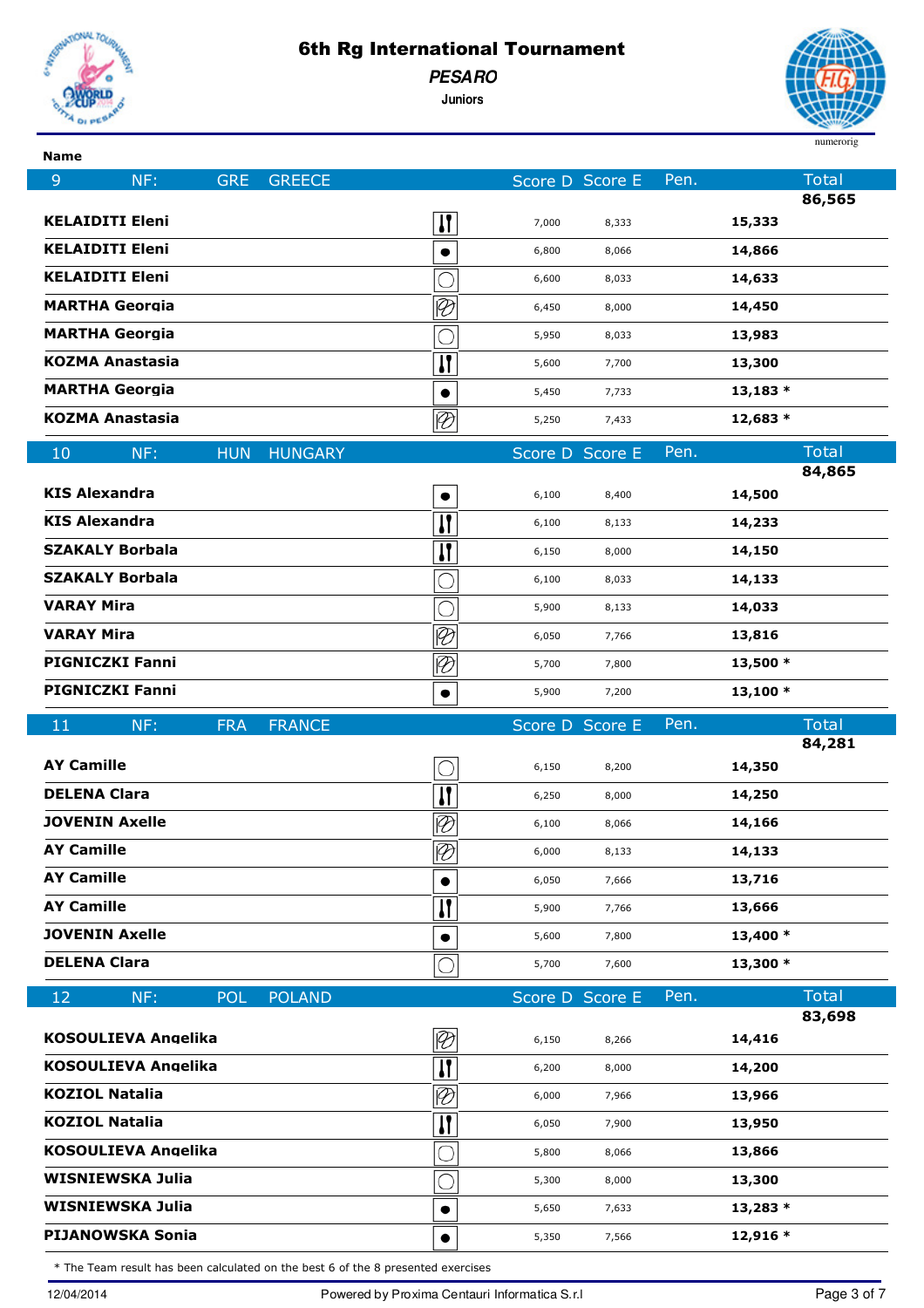

 $\overline{\phantom{a}}$ 

## 6th Rg International Tournament

**PESARO**

**Juniors**



| <b>Name</b>            |                               |            |                   |                               |                 |       |      |                  |
|------------------------|-------------------------------|------------|-------------------|-------------------------------|-----------------|-------|------|------------------|
| 13                     | NF:                           | <b>KAZ</b> | <b>KAZAKHSTAN</b> |                               | Score D Score E |       | Pen. | <b>Total</b>     |
|                        | <b>MAINOVSKAYA Yelizaveta</b> |            |                   | $\lvert \mathcal{D} \rvert$   | 6,500           | 8,133 |      | 83,665<br>14,633 |
|                        | <b>LYSSOGOR Veronika</b>      |            |                   | $\overline{\varnothing}$      | 6,200           | 8,000 |      | 14,200           |
|                        | <b>LYSSOGOR Veronika</b>      |            |                   |                               | 5,900           | 8,166 |      | 14,066           |
|                        | <b>LYSSOGOR Veronika</b>      |            |                   | И                             | 5,900           | 8,100 |      | 14,000           |
|                        | <b>MAINOVSKAYA Yelizaveta</b> |            |                   | $\bullet$                     | 5,850           | 7,866 |      | 13,716           |
|                        | <b>MAINOVSKAYA Yelizaveta</b> |            |                   |                               | 5,650           | 7,400 |      | 13,050           |
|                        | <b>MAINOVSKAYA Yelizaveta</b> |            |                   | И                             | 5,400           | 7,600 |      | 13,000 *         |
|                        | <b>LYSSOGOR Veronika</b>      |            |                   | $\bullet$                     | 4,950           | 7,200 |      | 12,150 *         |
| 14                     | NF:                           | <b>GER</b> | <b>GERMANY</b>    |                               | Score D Score E |       | Pen. | <b>Total</b>     |
|                        |                               |            |                   |                               |                 |       |      | 83,598           |
|                        | <b>TIKHONOVICH Alexandra</b>  |            |                   | И                             | 6,450           | 7,966 |      | 14,416           |
|                        | <b>TIKHONOVICH Alexandra</b>  |            |                   | $\overline{\varnothing}$      | 6,300           | 7,700 |      | 14,000           |
|                        | <b>TKALTSCHEWITSCH Lea</b>    |            |                   |                               | 6,050           | 7,900 |      | 13,950           |
| <b>BURJAK Viktoria</b> |                               |            |                   |                               | 6,100           | 7,766 |      | 13,866           |
|                        | <b>TKALTSCHEWITSCH Lea</b>    |            |                   | $\overline{\mathbf{H}}$       | 6,000           | 7,866 |      | 13,866           |
|                        | <b>TKALTSCHEWITSCH Lea</b>    |            |                   | $\overline{\varnothing}$      | 6,000           | 7,500 |      | 13,500           |
|                        | <b>TIKHONOVICH Alexandra</b>  |            |                   |                               | 5,850           | 7,400 |      | $13,250*$        |
| <b>BURJAK Viktoria</b> |                               |            |                   | $\bullet$                     | 5,600           | 7,500 |      | $13,100*$        |
|                        |                               |            |                   |                               |                 |       |      |                  |
| 15                     | NF:                           | <b>JPN</b> | <b>JAPAN</b>      |                               | Score D Score E |       | Pen. | <b>Total</b>     |
|                        |                               |            |                   |                               |                 |       |      | 82,898           |
| <b>KITA Sumire</b>     |                               |            |                   |                               | 6,000           | 8,166 |      | 14,166           |
|                        | <b>TATSUZAWA Takana</b>       |            |                   | И                             | 6,150           | 7,900 |      | 14,050           |
|                        | <b>TATSUZAWA Takana</b>       |            |                   | $\bullet$                     | 6,000           | 7,966 |      | 13,966           |
| <b>KITA Sumire</b>     |                               |            |                   | Ш                             | 6,200           | 7,700 |      | 13,900           |
| <b>KITA Sumire</b>     |                               |            |                   | $\overline{\mathscr{D}}$      | 5,800           | 7,833 |      | 13,633           |
| <b>KITA Sumire</b>     |                               |            |                   |                               | 5,450           | 7,733 |      | 13,183           |
|                        | <b>TATSUZAWA Takana</b>       |            |                   |                               | 5,550           | 7,533 |      | 13,083 *         |
|                        | <b>TATSUZAWA Takana</b>       |            |                   | $\overline{\varnothing}$      | 4,150           | 7,066 |      | $11,216*$        |
| 16                     | NF:                           | <b>ROU</b> | <b>ROMANIA</b>    |                               | Score D Score E |       | Pen. | <b>Total</b>     |
|                        | <b>FILIORIANU Ana Liuza</b>   |            |                   |                               | 6,450           | 8,366 |      | 82,815<br>14,816 |
|                        | <b>FILIORIANU Ana Liuza</b>   |            |                   |                               | 6,600           | 8,200 |      | 14,800           |
|                        | <b>FILIORIANU Ana Liuza</b>   |            |                   |                               | 6,450           | 8,233 |      | 14,683           |
|                        | <b>FILIORIANU Ana Liuza</b>   |            |                   | $\overline{\mathscr{D}}$      | 5,450           | 7,900 |      | 13,350           |
| <b>DAVID Alice</b>     |                               |            |                   | П                             | 5,150           | 7,666 |      | 12,816           |
| <b>DAVID Alice</b>     |                               |            |                   |                               | 4,950           | 7,400 |      | 12,350           |
| <b>DAVID Alice</b>     |                               |            |                   | П<br>$\overline{\varnothing}$ | 4,600           | 7,566 |      | $12,166*$        |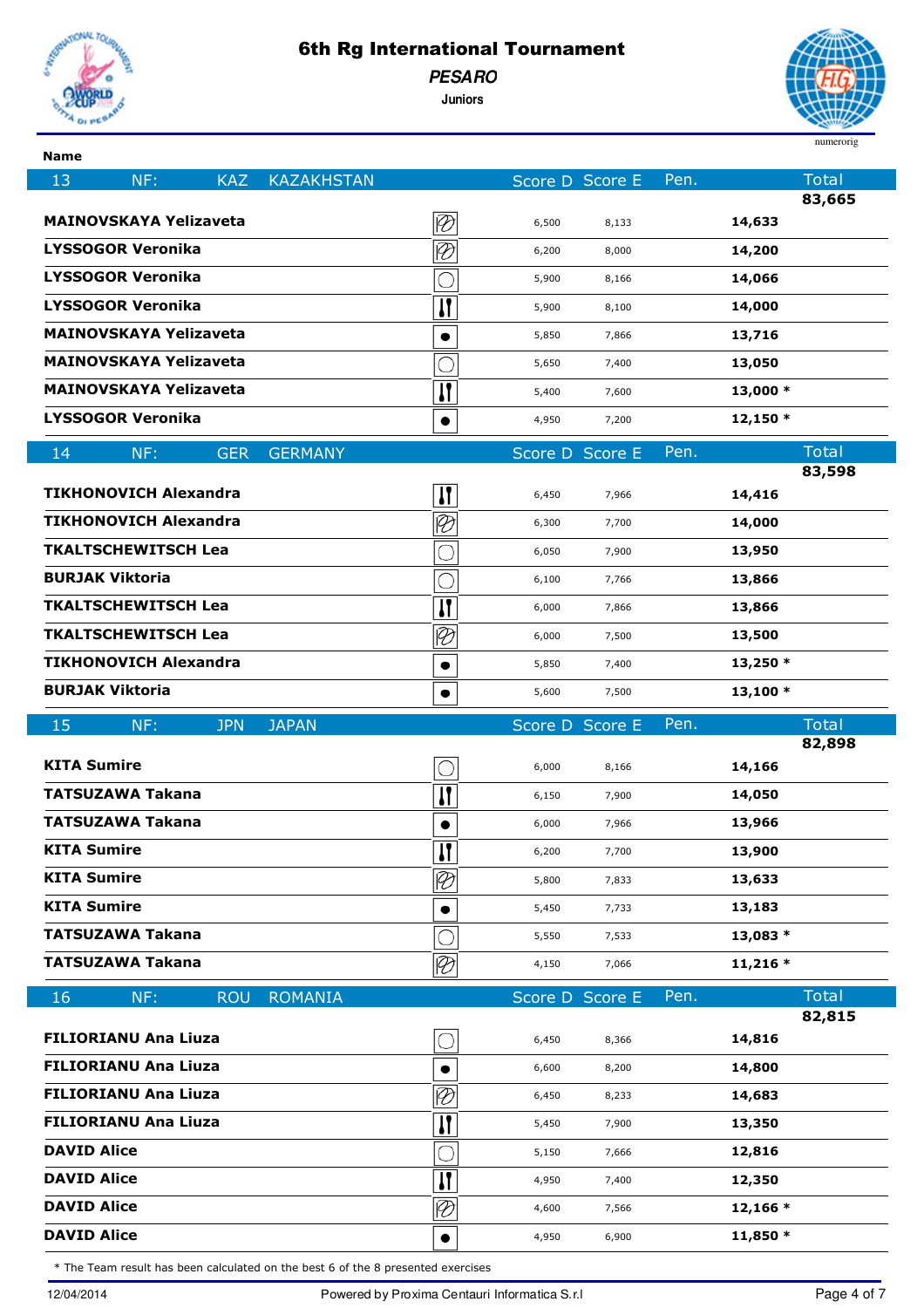

**PESARO**

**Juniors**



| ×<br>.,<br>۰. | × |
|---------------|---|

| <b>CZECH REPUBLIC</b><br>17<br>NF:<br><b>CZE</b> |                             | Score D Score E |       | Pen.  | <b>Total</b>           |
|--------------------------------------------------|-----------------------------|-----------------|-------|-------|------------------------|
|                                                  |                             |                 |       |       | 82,382                 |
| <b>BOROVCOVA Suzanne</b>                         | $\overline{\vartheta}$      | 5,900           | 8,066 |       | 13,966                 |
| <b>TOMKOVA Anna</b>                              |                             | 5,800           | 8,000 |       | 13,800                 |
| <b>BOROVCOVA Suzanne</b>                         | $\mathbf{I}$                | 5,900           | 7,833 |       | 13,733                 |
| <b>KOBYLKOVA Denisa</b>                          | $\bullet$                   | 6,050           | 7,600 |       | 13,650                 |
| <b>TOMKOVA Anna</b>                              |                             | 5,900           | 7,733 |       | 13,633                 |
| <b>KOBYLKOVA Denisa</b>                          | $\mathbf{I}$                | 6,000           | 7,600 |       | 13,600                 |
| <b>BOROVCOVA Suzanne</b>                         | $\overline{\bigcirc}$       | 5,450           | 7,833 |       | $13,283*$              |
| <b>KOBYLKOVA Denisa</b>                          | $\overline{\mathcal{D}}$    | 5,500           | 7,766 |       | 13,266 *               |
| 18<br><b>TURKEY</b><br>NF:<br><b>TUR</b>         |                             | Score D Score E |       | Pen.  | <b>Total</b><br>81,632 |
| <b>CANKAYA Ecem</b>                              | $\overline{\mathscr{D}}$    | 6,300           | 8,100 |       | 14,400                 |
| <b>CANKAYA Ecem</b>                              |                             | 5,900           | 8,100 |       | 14,000                 |
| <b>CANKAYA Ecem</b>                              | $\mathbf{I}$                | 5,650           | 7,966 |       | 13,616                 |
| <b>CANKAYA Ecem</b>                              | $\bullet$                   | 5,800           | 7,766 |       | 13,566                 |
| <b>KIR Guler</b>                                 | $\overline{\mathbf{u}}$     | 5,300           | 7,800 |       | 13,100                 |
| <b>KIR Guler</b>                                 |                             | 5,250           | 7,700 |       | 12,950                 |
| <b>BEKTAS Selen</b>                              | $\bullet$                   | 5,350           | 7,566 |       | 12,916 *               |
| <b>AKTUGLU Defne</b>                             | $\overline{\mathcal{P}}$    | 5,050           | 7,600 | 0,100 | 12,550 *               |
|                                                  |                             |                 |       |       |                        |
|                                                  |                             |                 |       | Pen.  | <b>Total</b>           |
| 19<br>NF:<br><b>BEL</b><br><b>BELGIUM</b>        |                             | Score D Score E |       |       | 80,948                 |
| <b>COLLIN Anais</b>                              | $\overline{\mathscr{D}}$    | 6,600           | 8,100 |       | 14,700                 |
| <b>COLLIN Anais</b>                              | И                           | 6,300           | 8,066 |       | 14,366                 |
| <b>COLLIN Anais</b>                              |                             | 6,150           | 7,800 |       | 13,950                 |
| <b>WYERS Kaat</b>                                | $\overline{\varphi}$<br>∟∽∟ | 5,550           | 7,700 |       | 13,250                 |
| <b>WYERS Kaat</b>                                |                             | 5,050           | 7,566 |       | 12,616                 |
| <b>WYERS Kaat</b>                                | П                           | 5,100           | 6,966 |       | 12,066                 |
| <b>WYERS Kaat</b>                                |                             | 5,400           | 7,066 | 0,600 | 11,866 *               |
| <b>COLLIN Anais</b>                              | O                           | 4,300           | 6,966 |       | $11,266*$              |
| 20<br>NF:<br><b>SLO</b><br><b>SLOVENIA</b>       |                             | Score D Score E |       | Pen.  | <b>Total</b>           |
| <b>JERMAN Aja</b>                                |                             | 5,800           | 8,133 |       | 80,699<br>13,933       |
| <b>JERMAN Aja</b>                                | $\overline{\mathbf{u}}$     | 5,600           | 8,033 |       | 13,633                 |
| <b>ZOREC Iza</b>                                 | $\overline{\mathscr{D}}$    | 5,450           | 8,100 |       | 13,550                 |
| <b>ZOREC Iza</b>                                 | $\mathbf{H}$<br>О           | 5,550           | 7,900 |       | 13,450                 |
| <b>POGORSEK Aleksandra</b>                       |                             | 5,700           | 7,833 | 0,100 | 13,433                 |
| <b>KARNER Taja</b>                               | $\overline{\varnothing}$    | 5,200           | 7,500 |       | 12,700                 |
| <b>POGORSEK Aleksandra</b>                       | $\bullet$                   | 5,150           | 6,866 |       | $12,016*$              |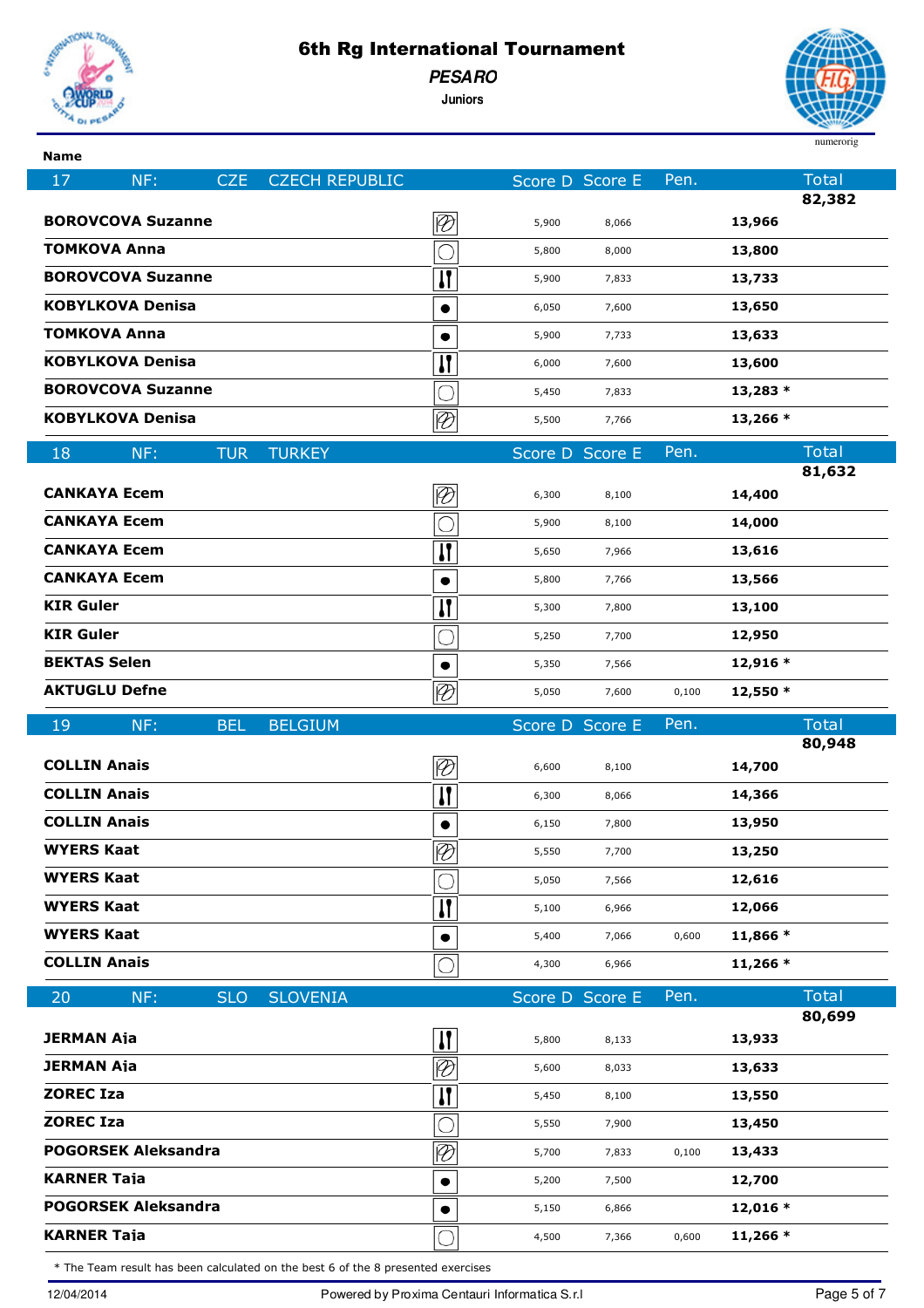

**Name**

## 6th Rg International Tournament

**PESARO**

**Juniors**



| маше                                           |                          |                                                 |                 |       |                        |  |
|------------------------------------------------|--------------------------|-------------------------------------------------|-----------------|-------|------------------------|--|
| NF:<br>21<br><b>EST</b>                        | <b>ESTONIA</b>           |                                                 | Score D Score E | Pen.  | <b>Total</b><br>80,148 |  |
| <b>FROLOVA Lana</b>                            |                          | $\mathbf{I}$<br>5,900                           | 7,933           |       | 13,833                 |  |
| <b>FROLOVA Lana</b>                            |                          | 6,000                                           | 7,566           |       | 13,566                 |  |
| <b>FROLOVA Lana</b>                            |                          | 5,900                                           | 7,533           |       | 13,433                 |  |
| <b>KABRITS Laurabell</b>                       |                          | 5,550                                           | 7,633           |       | 13,183                 |  |
| <b>KABRITS Laurabell</b>                       |                          | 5,550                                           | 7,533           |       | 13,083                 |  |
| <b>KABRITS Laurabell</b>                       |                          | $\mathbf{I}$<br>5,250                           | 7,800           |       | 13,050                 |  |
| <b>KABRITS Laurabell</b>                       | $\overline{\varnothing}$ | 5,150                                           | 7,500           |       | 12,650 *               |  |
| <b>FROLOVA Lana</b>                            | $\overline{\mathcal{P}}$ | 5,300                                           | 7,266           |       | 12,566 *               |  |
| LAT<br>22<br>NF:                               | <b>LATVIA</b>            |                                                 | Score D Score E | Pen.  | <b>Total</b>           |  |
|                                                |                          |                                                 |                 |       | 79,448                 |  |
| <b>SIDOROVA Jekaterina</b>                     |                          | 5,950                                           | 7,833           |       | 13,783                 |  |
| <b>LEINA Arina</b>                             |                          | И<br>5,950                                      | 7,833           |       | 13,783                 |  |
| <b>LEINA Arina</b>                             |                          | 5,400                                           | 7,800           |       | 13,200                 |  |
| <b>ZAIKA Elina</b>                             |                          | П<br>5,600                                      | 7,533           |       | 13,133                 |  |
| <b>SIDOROVA Jekaterina</b>                     | $\overline{\varnothing}$ | 5,250                                           | 7,733           |       | 12,983                 |  |
| <b>MEZECKA Viktorija</b>                       | $\overline{\mathscr{C}}$ | 4,900                                           | 7,666           |       | 12,566                 |  |
| <b>ZAIKA Elina</b><br><b>MEZECKA Viktorija</b> |                          | 4,650                                           | 7,466           |       | $12,116*$              |  |
|                                                |                          | 4,750                                           | 6,366           | 0,600 | 10,516 *               |  |
|                                                |                          |                                                 |                 |       |                        |  |
| 23<br>NF:<br><b>CAN</b>                        | <b>CANADA</b>            |                                                 | Score D Score E | Pen.  | <b>Total</b>           |  |
| <b>COZMA Ecaterina</b>                         |                          | 5,700                                           | 7,800           |       | 78,732<br>13,500       |  |
| <b>COZMA Ecaterina</b>                         |                          | 5,600                                           | 7,800           |       | 13,400                 |  |
| <b>COZMA Ecaterina</b>                         |                          | $\mathbf{I}$<br>5,650                           | 7,666           |       | 13,316                 |  |
| <b>KNOWLES Nicola</b>                          |                          | $\overline{\bigcap}$<br>5,450                   | 7,600           |       | 13,050                 |  |
| <b>COZMA Ecaterina</b>                         | $\overline{\varnothing}$ | 5,300                                           | 7,633           |       | 12,933                 |  |
| <b>KNOWLES Nicola</b>                          | $\overline{\mathscr{C}}$ | 4,900                                           | 7,633           |       | 12,533                 |  |
| <b>KNOWLES Nicola</b>                          |                          | $\bullet$<br>4,950                              | 7,333           |       | 12,283 *               |  |
| <b>KNOWLES Nicola</b>                          |                          | $\mathbf{I}$<br>4,200                           | 6,900           |       | $11,100*$              |  |
| NF:<br><b>AUT</b><br>24                        | <b>AUSTRIA</b>           |                                                 | Score D Score E | Pen.  | <b>Total</b>           |  |
|                                                |                          |                                                 |                 |       | 76,132                 |  |
| <b>BREUSS Noelle</b>                           |                          | 5,500                                           | 7,933           |       | 13,433                 |  |
| <b>BREUSS Noelle</b>                           | $\overline{\mathscr{C}}$ | 5,400                                           | 7,800           |       | 13,200                 |  |
| <b>BREUSS Noelle</b>                           |                          | И<br>5,400                                      | 7,733           |       | 13,133                 |  |
| <b>BREUSS Noelle</b>                           |                          | 5,500                                           | 7,000           |       | 12,500                 |  |
| <b>NACHBAUR Anika</b>                          |                          | 4,500                                           | 7,666           |       | 12,166                 |  |
| <b>NACHBAUR Anika</b>                          |                          | 4,500                                           | 7,200           |       | 11,700                 |  |
| <b>NACHBAUR Anika</b><br><b>NACHBAUR Anika</b> |                          | И<br>4,450<br>$\overline{\mathscr{D}}$<br>4,100 | 7,233<br>7,400  | 0,300 | $11,683*$<br>$11,200*$ |  |